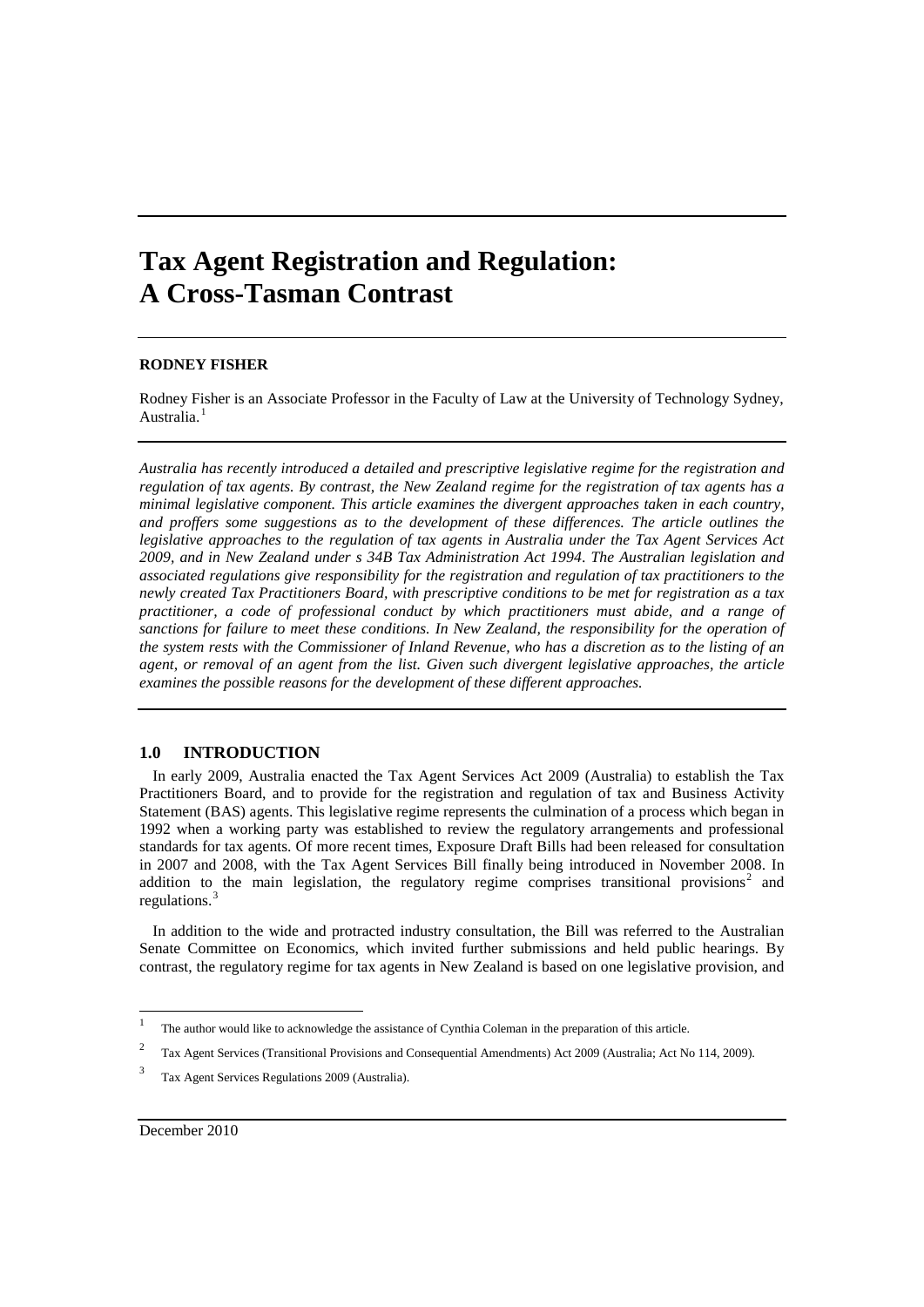is managed within Inland Revenue. The table in the Appendix provides an overview of the differences between the Australian and New Zealand regimes.

This article examines this vast disparity in approaches to the extent of regulation of tax agents and the provision of tax services on each side of the Tasman. In particular, the article analyses the development of the detailed and prescriptive approach in Australia, which markedly contrasts with the approach in New Zealand.

## **2.0 DEVELOPMENT OF THE AUSTRALIAN REGIME**

Australia has a long history of regulating the provision of tax services to the taxpaying community. The Ferguson Commission in the 1930s recommended that:<sup>[4](#page-1-0)</sup>

"In our opinion registration of tax agents would be in the best interests both of the taxpayer and [of] the [taxation] Departments. It would be an assurance to both that a person authorized to act on behalf of a taxpayer is reputable and competent. It would prevent exploitation of the taxpayer by unscrupulous persons who may ultimately involve him in serious trouble, and, perhaps, penalties. It would also enable the departments to deal effectively with such persons."

The imposition of income tax in the early years of Australia's federation was historically a power exercised at the State level and, accordingly, it was the States which took responsibility for the registration of those who provided taxation services. At the time the Ferguson Commission recommendation was made in 1934, Queensland had enacted legislation to regulate tax agents in 1922; South Australia had done so in 1924; and New South Wales had tried to do so in 1928, using the Queensland act as a model, but this had not been approved by Parliament.

The Income Tax Assessment Act 1936 (Australia) saw a common income tax code applying across all States. Part VIIA of the Income Tax Assessment Act 1936 (ITAA 1936 (Australia)),<sup>[5](#page-1-1)</sup> along with Part 9 of the Income Tax Regulations 1936 (Australia), provided for the registration of tax agents, and those provisions regulated the registration of tax agents until the enactment of the new legislation in 2009.

Even with the introduction of a Federal income tax, with one set of provisions governing the registration of tax agents on a national basis, and the demise of State income taxes, the registration of tax agents continued to be a matter regulated at the State level. The Ferguson Commission had recommended that, when Australian Commonwealth legislation was enacted, the existing State boards continue and function under the federal system. Each State had its own Tax Agents' Board, which dealt with the registration of agents and the renewal, suspension or cancellation of that registration.<sup>[6](#page-1-2)</sup> The Minister appointed three members to each Board, with one member being an Australian Taxation Office  $(A\overline{TO})$  officer.<sup>[7](#page-1-3)</sup> The former legislation provided that registration was available for individuals,

<span id="page-1-0"></span><sup>4</sup> Royal Commission on Taxation 1932-1934, *Third Report of the Royal Commission on Taxation*, (Canberra, 1934), Section LI: Various Matters Relating to Administration, p 164, para 1009. The Royal Commission was chaired by DG Ferguson, and is also known as the Ferguson Commission.

<span id="page-1-1"></span><sup>5</sup> Comprising ss 251A-251P ITAA 1936 (Australia); inserted by s 26 ITAA 1943 (Australia; Act No 10, 1943).

<span id="page-1-2"></span><sup>6</sup> The former s 251C ITAA 1936 (Australia). Note that New South Wales administered the Australian Capital Territory and South Australia administered the Northern Territory.

<span id="page-1-3"></span>The former s 251D ITAA 1936 (Australia).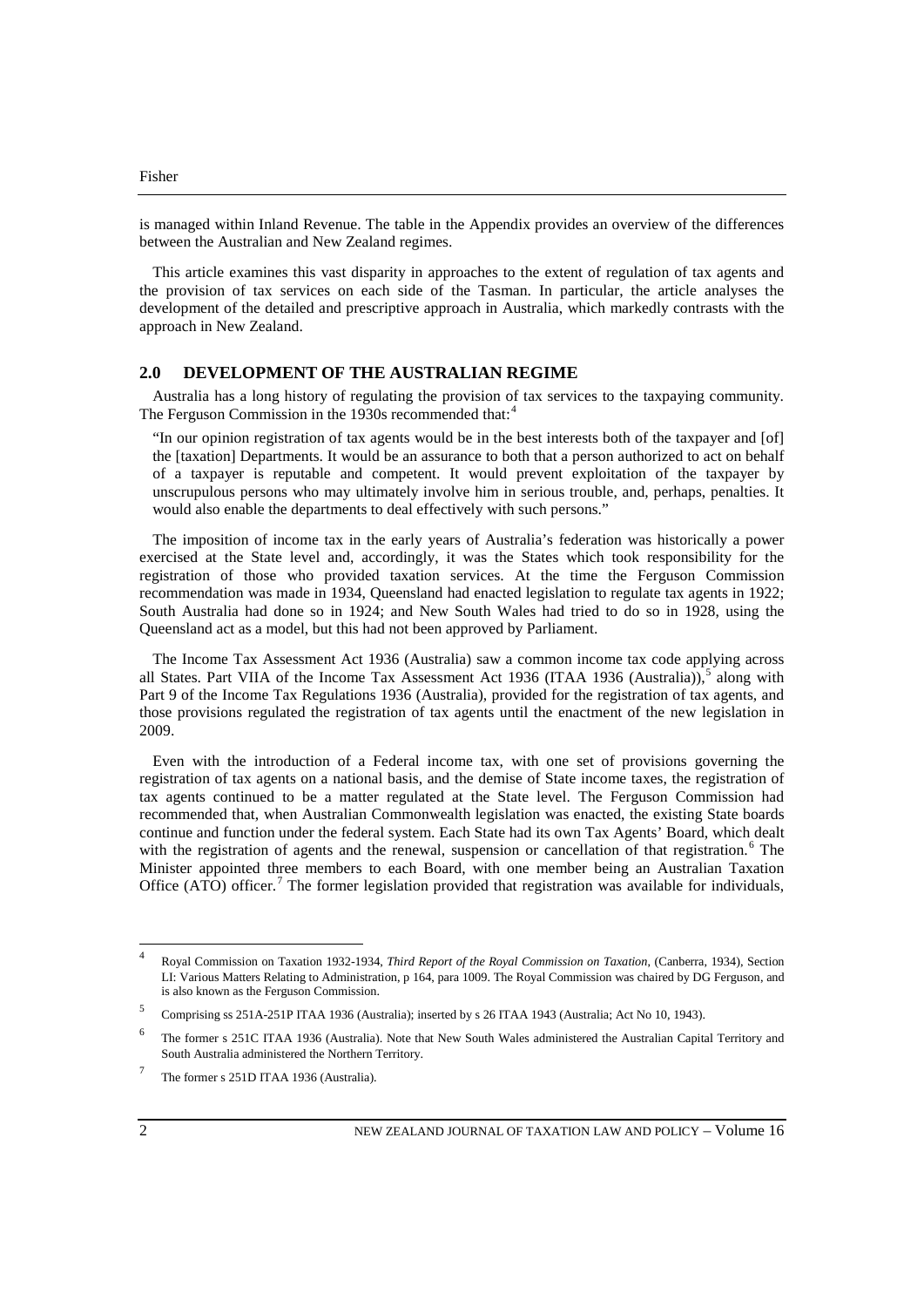partnerships and companies, although when a partnership or a company was registered as a tax agent, the entity was required to specify an individual as its nominee. $\frac{8}{3}$  $\frac{8}{3}$  $\frac{8}{3}$ 

From the outset, it had been clear that the underlying policy relating to the regulation of tax agents was consumer protection and not just administrative control. Taxpayers and the ATO both benefit when people with professional qualifications, relevant experience and possessing a good character assist in the preparation of annual tax returns.

The ATO is aware of the important role of tax agents in the administration of tax legislation, $9$  and assists agents in promoting voluntary compliance and ensuring that taxpayers meet their administrative obligations, including lodgement of annual returns and correct record-keeping. The ATO is also conscious of the risk to revenue when a tax agent is either incompetent or deliberately, either with or without the conscious co-operation of their clients, disregards their legal obligations such as claiming deductions when no expenditure has been incurred, or actively promoting legally dubious investment schemes. Legislation imposing civil penalties on promoters of tax exploitation schemes applied from 6 April 2006.

With a number of separate State bodies administering the same federal legislation, there were always going to be difficulties in ensuring uniformity and consistency of decisions between the State Boards. As the State bodies adopted separate administrative processes and interpretations in relation to the registration and handling of complaints and disciplinary issues, inconsistencies were seen to develop between State jurisdictions.

Additionally, while the same resources were allocated to each State, different jurisdictions had diverse workloads, suggesting a mis-allocation of resources. A further shortcoming was seen in the lack of a reporting requirement from the State Boards.<sup>[11](#page-2-3)</sup>

Despite the concerns as to the deficiencies in the system, the path to a new regime proved long and arduous, with the initial announcement of new tax agent registration and regulation being made in 1998, with a proposed implementation in 1999.<sup>[12](#page-2-4)</sup> Key aspects of the current regime are outlined in the 1998, next section, with differences from the previous regime being highlighted, and the rationale for the approach adopted being analysed.

## **3.0 THE CURRENT AUSTRALIAN REGIME**

Following several years of consultation and a number of Exposure Drafts, the new regime for the registration and regulation of tax agents and BAS providers was enacted as the Tax Agent Services Act

<span id="page-2-0"></span><sup>8</sup> The former ss 251KA and 251KC ITAA 1936 (Australia).

<span id="page-2-1"></span><sup>&</sup>lt;sup>9</sup> In recent years, approximately 74 percent of individuals and 95 percent of businesses in Australia have used a tax agent to prepare and lodge their tax returns: Australian Taxation Office, *Compliance Program 2006-07*, (Canberra, 2006), Section 3: Intermediaries, p 73.

<span id="page-2-2"></span><sup>10</sup> Division 290, Schedule 1 to the Taxation Administration Act 1953 (Australia).

<span id="page-2-3"></span><sup>11</sup> Parliament of the Commonwealth of Australia, *Tax Agent Services Bill 2008: Explanatory Memorandum*, (Canberra, 2008), Ch 1: New Legislative Regime for the Provision of Tax Agent Services.

<span id="page-2-4"></span> $12$  See n 11.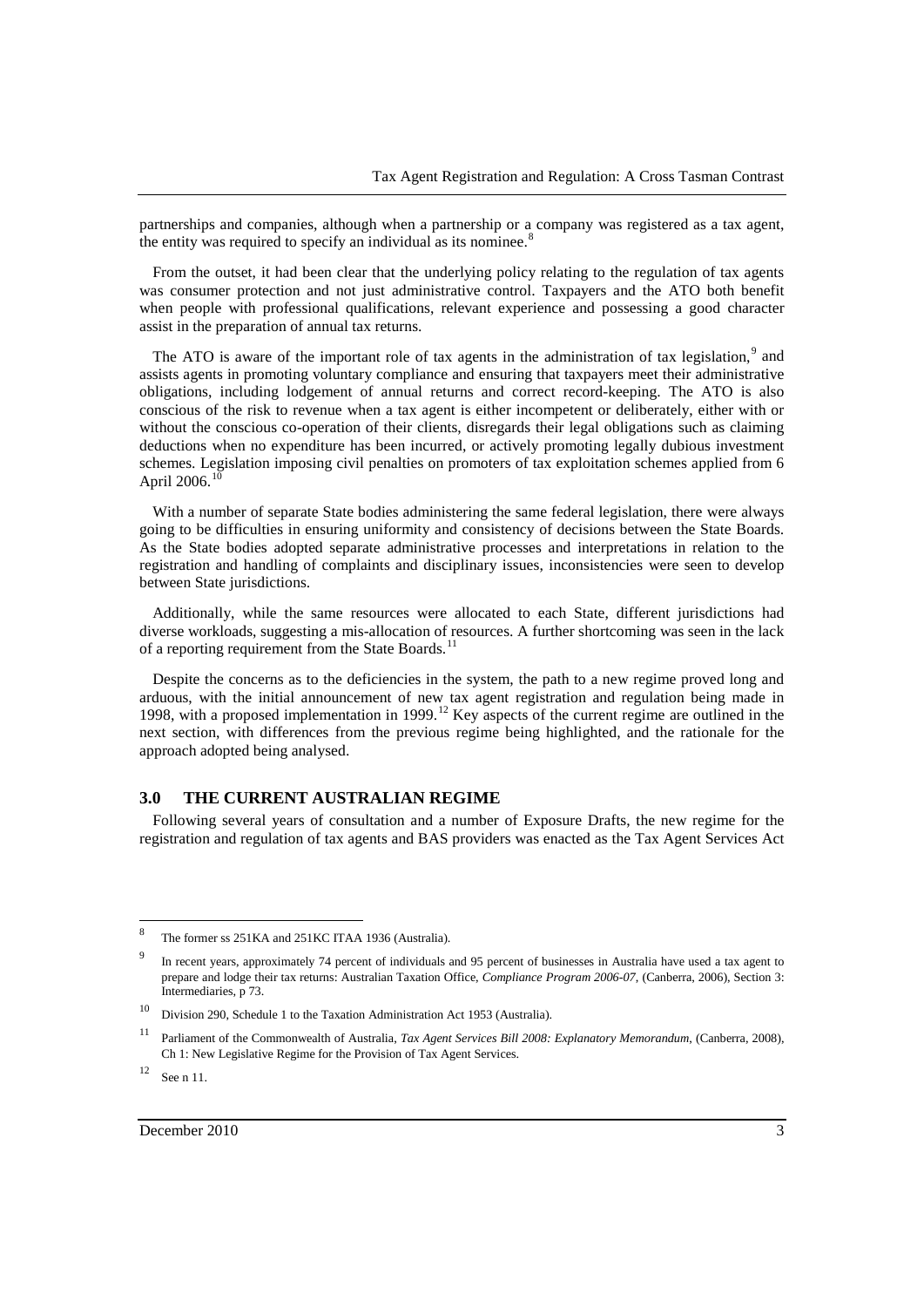2009 (Australia).<sup>[13](#page-3-0)</sup> The legislation is both detailed and prescriptive, and is accompanied by transitional measures and supported by regulations.<sup>[14](#page-3-1)</sup>

While the previous provisions had been contained within one part of the ITAA 1936 (Australia), the new regime was enshrined in separate legislation not under the control of the Australian Commissioner of Taxation, following concerns expressed during the consultation process as to the importance of ensuring the independence of the controlling body from ATO influence and control.<sup>[15](#page-3-2)</sup>

The key elements in the new legislation include: $16$ 

- Establishment of a national Tax Practitioners Board to replace the previous State Tax Agents Boards;
- Registration and regulation of the providers of tax agent services and BAS services;
- A legislated Code of Professional Conduct governing tax practitioners;
- Replacement of criminal penalties for certain misconduct with civil penalties and injunctions.

The discussion in this article examines these elements of the legislation.

## **3.1 Tax Practitioners Board**

In a significant divergence from the previous State-based registration system, the lynchpin proposal in the Act is the creation of a new, national Tax Practitioners Board<sup>[17](#page-3-4)</sup> which replaced all of the existing State Tax Agents' Boards. The legislation provides that the new national body has responsibility for:

- Administering the system for registration of tax practitioners;
- Investigating applications for registration, and imposing sanctions for misconduct where necessary; and
- Other functions incidental to these responsibilities or as prescribed in the regulations.<sup>[18](#page-3-5)</sup>

As noted above, the justification for a national body relied on a number of perceived shortcomings with the existing State arrangements. While State Boards were all subject to the same law, the State bodies were seen as operating somewhat independently from one another, with the concern being that separate operations had resulted in administrative and interpretative inconsistencies between State jurisdictions.<sup>[19](#page-3-6)</sup> The establishment of a national body with relatively wide powers and a degree of

<span id="page-3-0"></span><sup>13</sup> Act No 13, 2009.

<span id="page-3-1"></span><sup>14</sup> Tax Agent Services (Transitional Provisions and Consequential Amendments) Act 2009 (Australia; Act No 114, 2009) and Tax Agent Services Regulations 2009 (Australia).

<span id="page-3-2"></span><sup>&</sup>lt;sup>15</sup> The original intent had been to introduce the provisions as amendments to the Taxation Administration Act 1953 (Australia), the administration of which rests with the Australian Commissioner of Taxation, thus making the Commissioner ultimately responsible for the operation of the new regime.

<span id="page-3-3"></span><sup>16</sup> Parliament of the Commonwealth of Australia, *Tax Agent Services Bill 2008: Explanatory Memorandum*, (Canberra, 2008), Ch 1: New Legislative Regime for the Provision of Tax Agent Services.

<span id="page-3-4"></span><sup>17</sup> Part 6, Division 60 of the Tax Agent Services Act 2009 (Australia).

<span id="page-3-5"></span><sup>18</sup> Section 60-15 Tax Agent Services Act 2009 (Australia).

<span id="page-3-6"></span><sup>19</sup> See n 16, Ch 5: The Tax Practitioners Board and its Role, paras 5.7-5.10, p 92.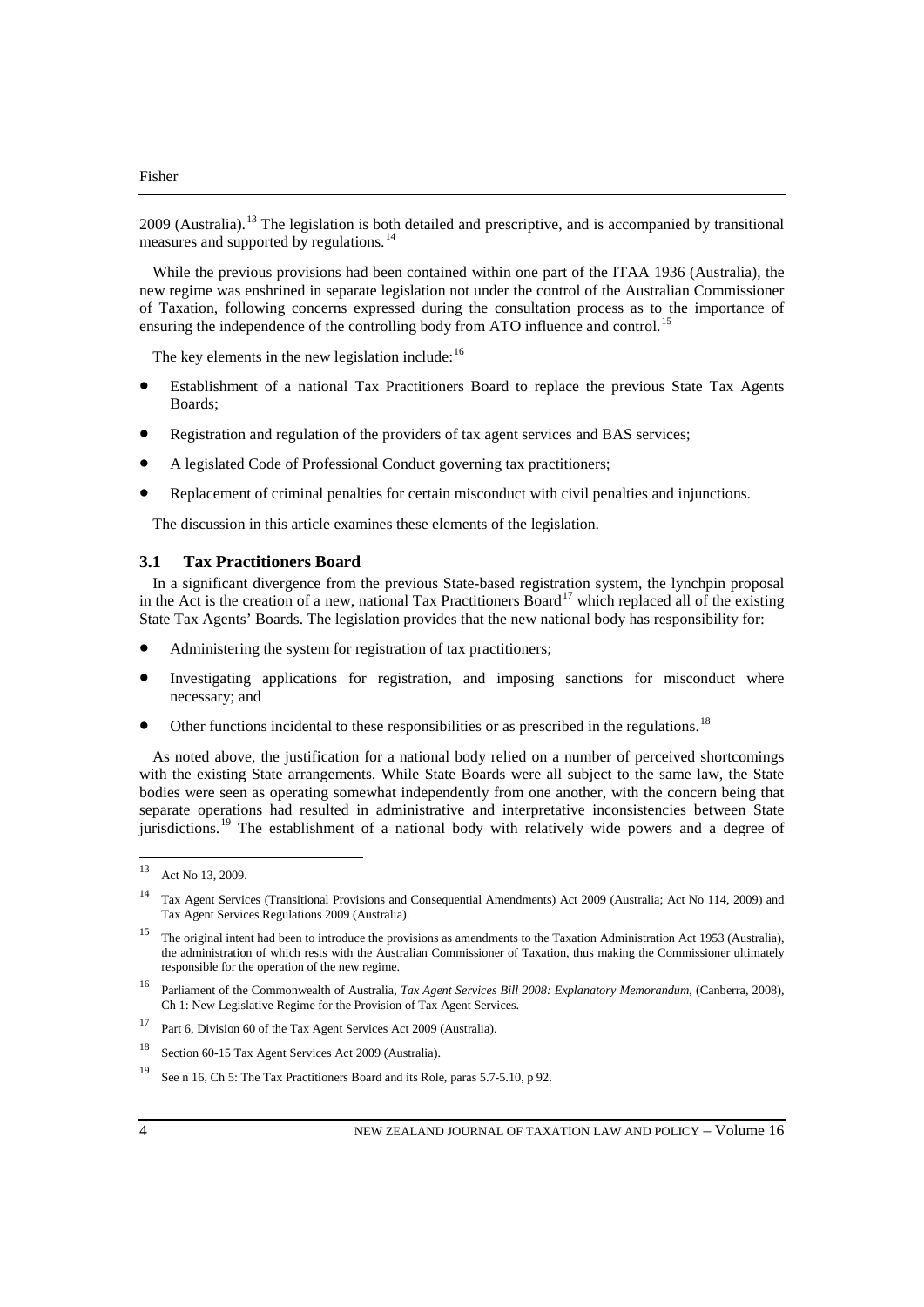flexibility was seen as the preferred methodology to overcome these shortcomings with the State-based Boards.

The Board is created as a statutory body within the portfolio responsibility of the Australian Treasurer, and comprises a Chair and six or more members,<sup>[20](#page-4-0)</sup> although the Chair cannot be an Australian Commonwealth officer.<sup>[21](#page-4-1)</sup> This prohibition followed consultation which strongly argued for a degree of independence of the Board from the ATO, and it was considered that such independence may be compromised if a delegate of the Commissioner of Taxation was Chair of the Board.

The Minister has responsibility for appointment of members of the Board and determining the tenure of a member's term on the Board. The Minister may also remove a member for specified offences.<sup>[22](#page-4-2)</sup>

The Board has a wide grant of powers intended to provide the Board with a degree of flexibility in the administration of the new regime. In terms of its investigatory powers, the Board has the power to investigate: $^{23}$  $^{23}$  $^{23}$ 

- An application for registration as a tax practitioner;
- The conduct of a tax practitioner; and
- Other matters prescribed by regulation.

It would appear that the Board can investigate matters referred to it, but may also take a proactive role in initiating investigations. The Board may conduct investigations itself, or appoint a committee to undertake the investigation,  $24$  and has power in these investigations to require the production of documents, to require witnesses to attend and give evidence, and to take evidence on oath or affirmation.

For investigations in relation to applications for registration, the Board must make a decision in relation to that application, either granting or denying registration. For other investigations, the Board may decide:<sup>[26](#page-4-6)</sup>

- To take no further action;
- To impose a sanction;
- To terminate a registration; or
- To seek a civil penalty or injunction from the Federal Court of Australia.

- <span id="page-4-5"></span><sup>25</sup> Sections 60-100 to 60-110 Tax Agent Services Act 2009 (Australia).
- <span id="page-4-6"></span><sup>26</sup> Section 60-125 Tax Agent Services Act 2009 (Australia).

<span id="page-4-0"></span><sup>20</sup> Section 60-10 Tax Agent Services Act 2009 (Australia).

<span id="page-4-1"></span><sup>21</sup> Section 60-25(2) Tax Agent Services Act 2009 (Australia).

<span id="page-4-2"></span><sup>&</sup>lt;sup>22</sup> Section 60-60 Tax Agent Services Act 2009 (Australia); broadly encompassing misbehaviour; physical or mental incapacity; becoming bankrupt or similar; being absent without leave from three consecutive meetings; or engaging in paid employment outside the duties of office without approval.

<span id="page-4-3"></span><sup>23</sup> Section 60-95 Tax Agent Services Act 2009 (Australia).

<span id="page-4-4"></span><sup>24</sup> Section 60-85 Tax Agent Services Act 2009 (Australia).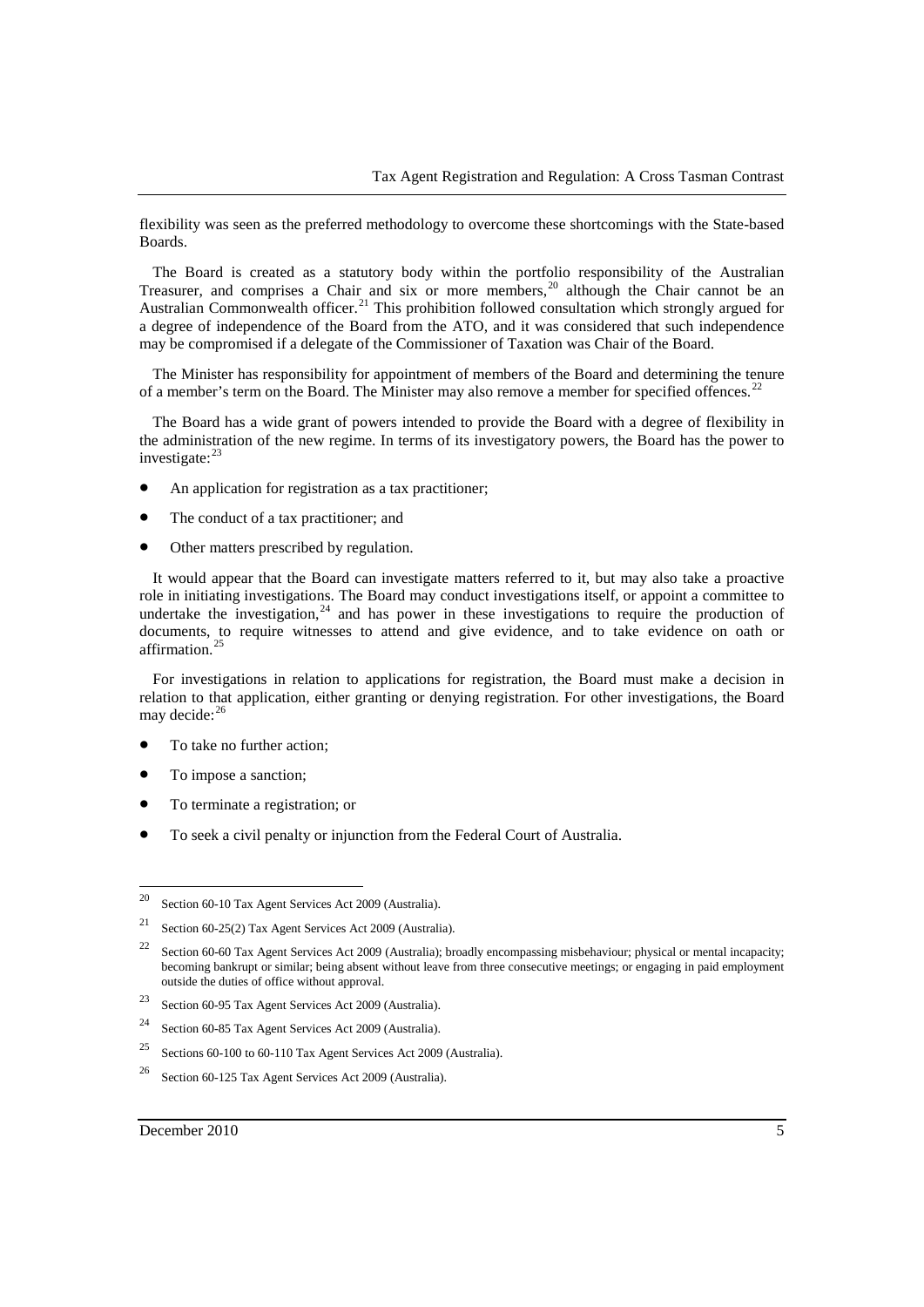The granting of these powers stands in a stark contrast with the sanctions available to the previous State-based Boards, which could only suspend or cancel a registration, that is, an 'all or nothing' approach. A tax practitioner subject to an investigation must be notified of the investigation, and the tax practitioner and the ATO must be notified of the outcome of the investigation.<sup>[27](#page-5-0)</sup>

A further significant divergence from the former State-based regime has been the addition of an accountability requirement on the Tax Practitioners Board – the Board is charged with reporting and disclosure obligations.<sup>[28](#page-5-1)</sup> The Chair of the Board has an obligation to provide an annual report to the Minister, who would, in turn, be required to table the report in Parliament. The Board is also required to maintain a public register of tax practitioners, and to publish details of sanctions imposed where registration had been suspended or terminated for wrongdoing, thus meeting a consumer-protection imperative.<sup>[29](#page-5-2)</sup>

While there is a general prohibition of disclosure of information acquired by existing and previous Board members and assisting staff while performing their duties,<sup>[30](#page-5-3)</sup> this does not extend to information that relates to:

- Establishing whether a taxation offence has been committed; or
- The potential for making a proceeds of crime order.

Information provided in relation to these matters may be disclosed to the Commissioner.<sup>[31](#page-5-4)</sup>

One advantage that would be expected to ensue from the legislated reporting and publication obligation would be a greater degree of transparency and accountability, which may go some way to establishing the perception of a degree of independence for the Board, and redressing the perception that tax agent registration under the State Boards had been a function of the ATO.

Critical to a perception of independence of the Board must be the operational relationship with the ATO. In operational terms, the stated intention is that the Board would have administrative and operational decision-making independence from the ATO, although the ATO would provide administrative support.<sup>[32](#page-5-5)</sup>

Although this issue of independence of the Board from the ATO is of prime significance, no real guidance as to demarcation has been provided, with the Explanatory Memorandum accompanying the Tax Agent Services Bill 2008 (Australia) noting that "[t]he exact nature of the service relationship and arrangements between the Board and the ATO will be determined through agreements between the two parties".<sup>[33](#page-5-6)</sup>

<span id="page-5-0"></span><sup>27</sup> Section 60-125(8) Tax Agent Services Act 2009 (Australia).

<span id="page-5-1"></span><sup>28</sup> Subdivision 60-F of the Tax Agent Services Act 2009 (Australia).

<span id="page-5-2"></span><sup>29</sup> Parliament of the Commonwealth of Australia, *Tax Agent Services Bill 2008: Explanatory Memorandum*, (Canberra, 2008), Ch 5: The Tax Practitioners Board and its Role.

<span id="page-5-3"></span><sup>30</sup> Section 70-35 Tax Agent Services Act 2009 (Australia).

<span id="page-5-4"></span><sup>31</sup> Section 70-40 Tax Agent Services Act 2009 (Australia).

<span id="page-5-5"></span><sup>32</sup> Section 60-80 Tax Agent Services Act 2009 (Australia).

<span id="page-5-6"></span><sup>33</sup> See n 29, Ch 5: The Tax Practitioners Board and its Role, para 5.31, p 97.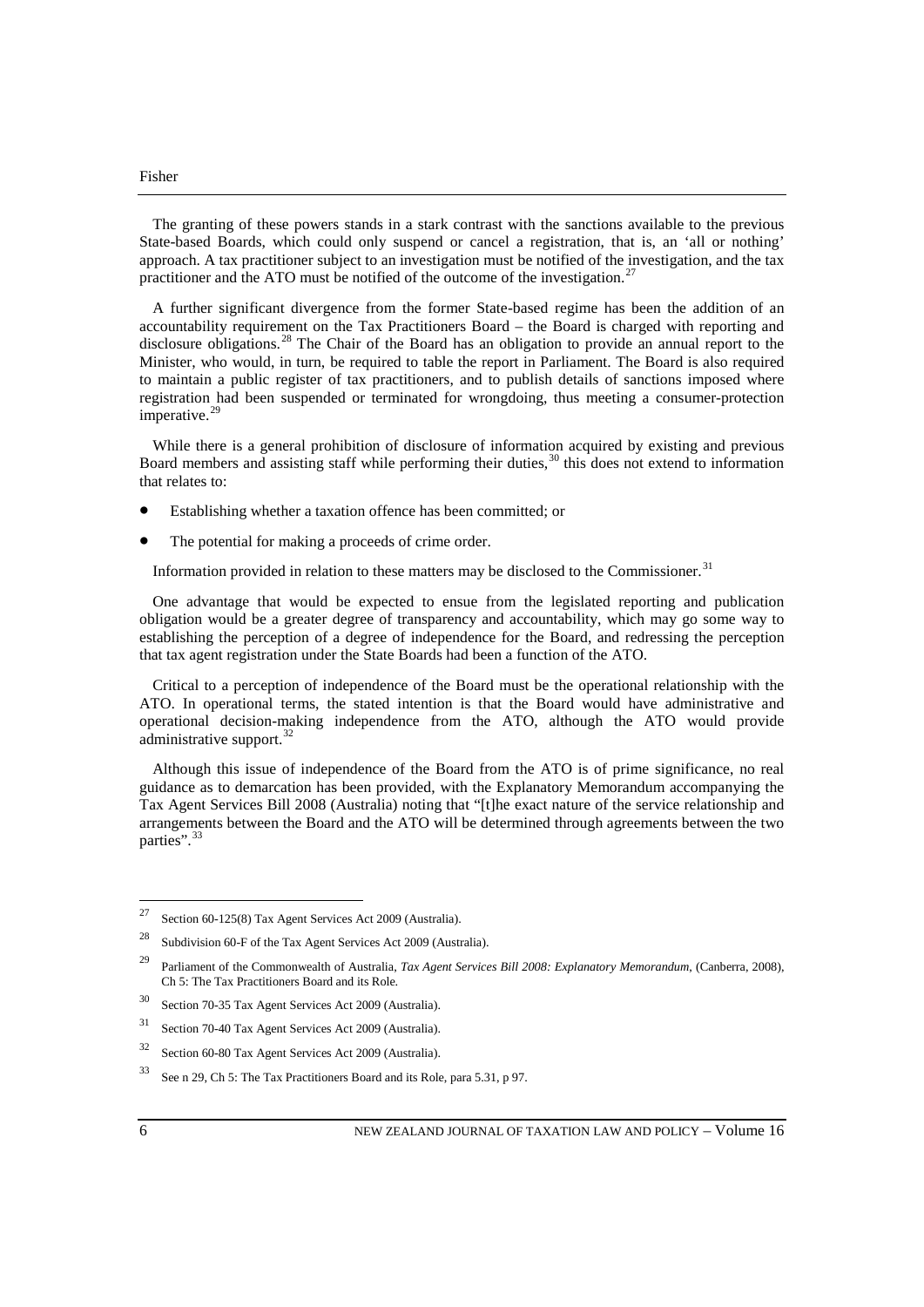Given the lack of clarity and guidance in this critical area of the interaction between the Board and the ATO, it must come as no surprise that the independence of the Board has been a matter for ongoing concern raised by the professional bodies in consultation on the regime. An adequately resourced and independent Board is seen as a critical underpinning of any new legislative regime governing the registration and administration of tax practitioners. In recognition of the significance placed by the profession on the matter of independence, the Australian Government has undertaken to review the current arrangements within three years of implementation.<sup>3</sup>

#### **3.2 Registration and Regulation of Practitioners**

The Act provides, in s 2-10, that there is a requirement to be registered to provide tax agent services for a fee, or to engage in other conduct connected with providing such a service. In contrast with the previous State-based registration regime, which encompassed only tax agents and their nominees, the new legislation provides for registration as a registered tax agent and/or registered BAS agent. While BAS service providers will need to be registered, they provide a more restricted range of services than a tax agent. Division 90 of the Act provides that registration is required under the Act to be a registered agent.

A tax agent service is defined widely as a service relating to ascertaining or advising on obligations under a taxation law, or representing an entity in dealings with the Commissioner, in circumstances in which the entity could reasonably be expected to rely on the service.<sup>[36](#page-6-2)</sup> A BAS service is defined as being a sub-set of a tax agent service, being limited to ascertaining and advising under the BAS provisions.[37](#page-6-3)

(a) that relates to:

- (i) ascertaining liabilities, obligations or entitlements of an entity that arise, or could arise, under a taxation law; or
- (ii) advising an entity about liabilities, obligations or entitlements of the entity or another entity that arise, or could arise, under a taxation law; or
- (iii) representing an entity in their dealings with the Commissioner; and
- (b) that is provided in circumstances where the entity can reasonably be expected to rely on the service for either or both of the following purposes:
	- (i) to satisfy liabilities or obligations that arise, or could arise, under a taxation law;
	- (ii) to claim entitlements that arise, or could arise, under a taxation law.
- <span id="page-6-3"></span><sup>37</sup> Section 90-10(1) Tax Agent Services Act 2009 (Australia):
	- A *BAS service* is a tax agent service:

- (i) ascertaining liabilities, obligations or entitlements of an entity that arise, or could arise, under a BAS provision; or
- (ii) advising an entity about liabilities, obligations or entitlements of the entity or another entity that arise, or could arise, under a BAS provision; or
- (iii) representing an entity in their dealings with the Commissioner in relation to a BAS provision; and
- (b) that is provided in circumstances where the entity can reasonably be expected to rely on the service for either or both of the following purposes:

<span id="page-6-0"></span><sup>34</sup> See n 29, Ch 6: Regulation Impact Statement, para 6.71, p 143.

<span id="page-6-1"></span><sup>35</sup> Section 90-1 Tax Agent Services Act 2009 (Australia): "*registered tax agent or BAS agent* means an entity that is registered under this Act as a registered tax agent or a registered BAS agent."

<span id="page-6-2"></span><sup>36</sup> Section 90-5(1) Tax Agent Services Act 2009 (Australia):

A *tax agent service* is any service:

<sup>(</sup>a) that relates to: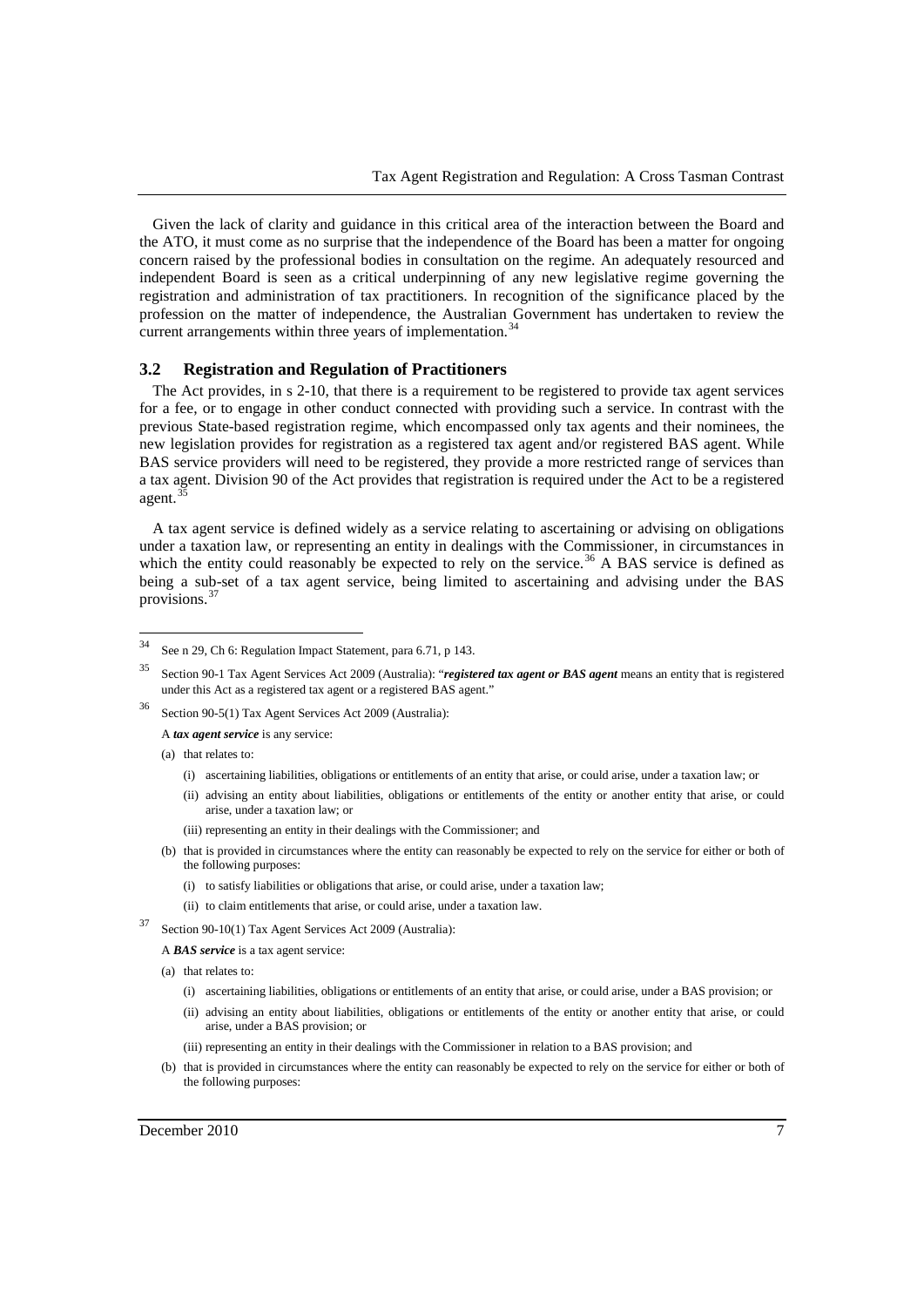The inclusion of BAS services is a recognition of the reality that with changes in tax administration legislation and administrative practice, there is a range of services provided under the broad ambit of tax services, and any regulation of the system should apply equally to providers of any services across this spectrum of services.

A matter of concern during the consultation phase had been the broad nature of a tax agent service, in that with growing deregulation on the economy generally, and superannuation in particular, it may appear somewhat surprising that financial planners and other like advisers are precluded from offering tax advice for a fee unless they have been registered to provide tax agent services. The intention that the provisions apply to any services involving an application or an interpretation of a taxation law is made clear in the Explanatory Memorandum, with examples illustrating the application of the provisions in circumstances where the previous regime would not have applied.<sup>[38](#page-7-0)</sup>

Further concerns raised since the enactment of the legislation have prompted the Australian Government to announce further consultation in relation to particular classes of advisers, and the advice which they are able to provide.<sup>[39](#page-7-1)</sup>

## *3.2.1 Conditions to register*

Under the legislation, registration is available for individuals, partnerships and companies.<sup>[40](#page-7-2)</sup> Notes to the legislation, the Explanatory Memorandum<sup>42</sup> suggest that an individual or company acting in the eigslation<sup>[41](#page-7-3)</sup> and the Explanatory Memorandum<sup>[42](#page-7-4)</sup> suggest that an individual or company acting in the capacity of a trustee of a trust can be registered.<sup>[43](#page-7-5)</sup>

For individual registration,  $44$  the Board must be satisfied that the individual:

- Is over 18 and is a fit and proper person; and
- Meets the requirements relating to qualifications and experience.

The tests for a partnership and a company are based on the individuals in the partnership or the company.

A partnership<sup>[45](#page-7-7)</sup> may be registered if:

- (ii) to claim entitlements that arise, or could arise, under a BAS provision.
- <span id="page-7-0"></span><sup>38</sup> Parliament of the Commonwealth of Australia, *Tax Agent Services Bill 2008: Explanatory Memorandum*, (Canberra, 2008), Ch 2: Registration of Tax Agents and BAS Agents, paras 2.31-2.32, pp 26-27.
- <span id="page-7-1"></span><sup>39</sup> N Sherry, "Coverage of Tax Agent Services Regime", *Press Release 72* (23 April 2010). The Australian Government announced a one-year deferral of the application of the Tax Agents Services Act 2009 (Australia) to financial planners while consultation takes place on options available.
- <span id="page-7-2"></span><sup>40</sup> Section 20-5 Tax Agent Services Act 2009 (Australia).
- <span id="page-7-3"></span><sup>41</sup> Section 20-5(1) Note 1 and s 20-5(3) Note, Tax Agent Services Act 2009 (Australia).
- <span id="page-7-7"></span><span id="page-7-4"></span><sup>42</sup> Parliament of the Commonwealth of Australia, *Tax Agent Services Bill 2008: Explanatory Memorandum*, (Canberra, 2008), Ch 2: Registration of Tax Agents and BAS Agents, para 2.20, p 22.
- <span id="page-7-5"></span><sup>43</sup> Concern had been expressed during the consultation process that the use of service trusts was of such a significance that the issue of trusts should be addressed in the substantive provisions, rather than in notes to the legislation, so as to avoid any uncertainty, but this suggestion has not been adopted.
- <span id="page-7-6"></span>Section 20-5(1) Tax Agent Services Act 2009 (Australia).

 $\overline{a}$ 

<sup>(</sup>i) to satisfy liabilities or obligations that arise, or could arise, under a BAS provision;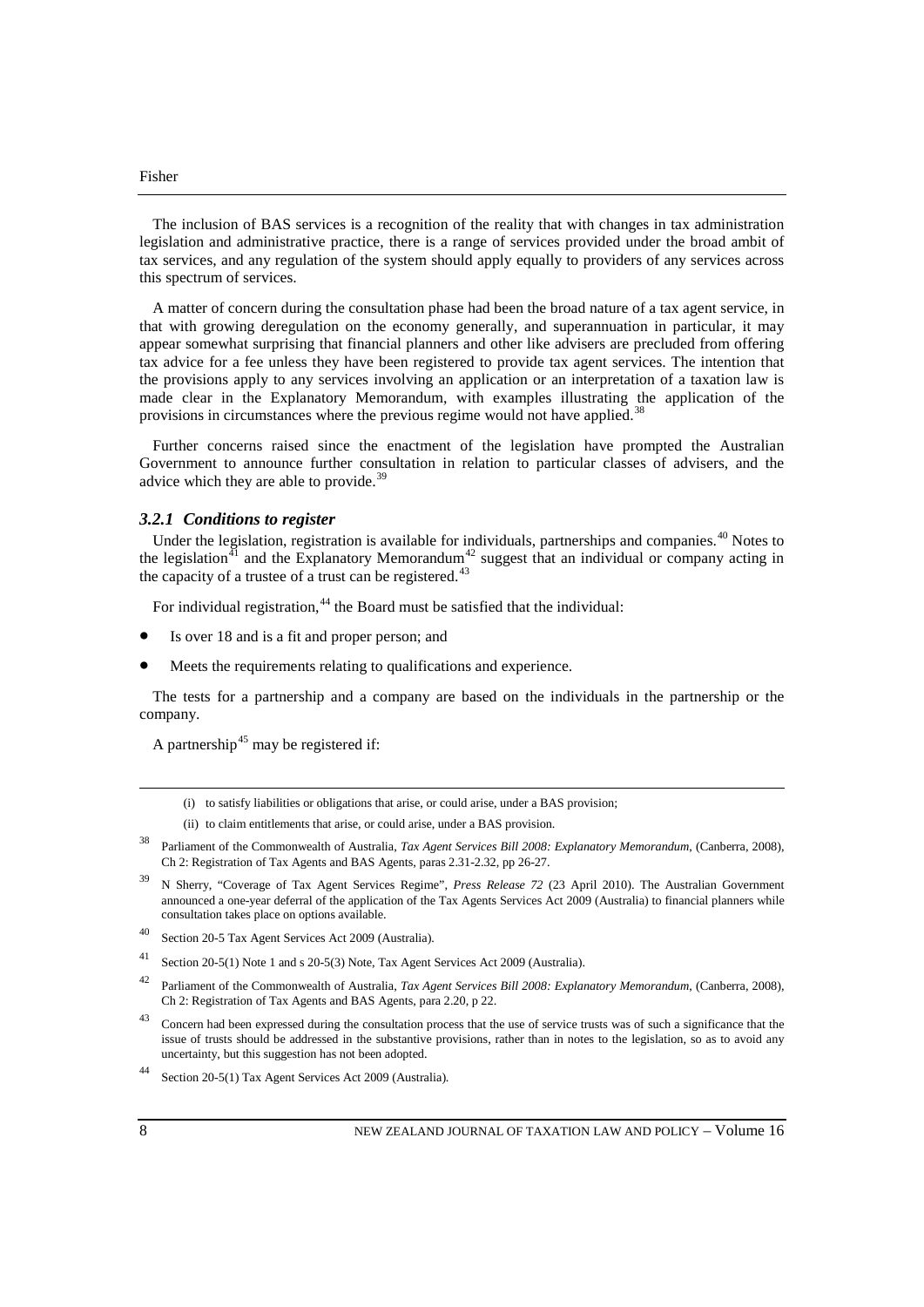- Each individual partner is over 18 and is a fit and proper person;
- For a company partner:
	- Each director is a fit and proper person;
	- The company is not under external administration; and
	- The company has not been convicted of a serious taxation offence involving fraud or dishonesty in the previous five years; and
- The partnership has a sufficient number of registered individuals to provide the services to a competent standard and to carry out supervisory arrangements.

A company<sup>[46](#page-8-0)</sup> may be registered if:

- Each director is a fit and proper person;
- The company is not under external administration; and
- The company has not been convicted of a serious taxation offence involving fraud or dishonesty in the previous five years; and
- The company has a sufficient number of registered individuals to provide the services to a competent standard and to carry out supervisory arrangements.

The provisions allow an individual who was registered as a tax agent prior to 1988 and was still registered to retain their registration even if they did not satisfy the qualification and experience requirements.[47](#page-8-1)

## *3.2.2 Fit and proper person*

Guidance is provided in the legislation as to the criteria for being a 'fit and proper person', with factors to consider including: <sup>[48](#page-8-2)</sup>

- Whether the individual is of a good fame, integrity and character;
- Whether an event has happened to the individual in the last five years, such as being convicted of a serious taxation offence, fraud or dishonesty, being a promoter of a tax exploitation scheme, being an undischarged bankrupt, or serving a term of imprisonment.<sup>[49](#page-8-3)</sup>

While the legislation provides some guidance, there is no definition of what constitutes "fit and proper", although the Courts have discussed the concept and case law dealing with the previous legislation will remain relevant. The Tax Practitioners Board has released an Exposure Draft indicating that in making the value judgment as to whether a person is "fit and proper", the Board would have

- <span id="page-8-1"></span><sup>47</sup> Section 20-5(4) Tax Agent Services Act 2009 (Australia).
- <span id="page-8-2"></span><sup>48</sup> Section 20-15 Tax Agent Services Act 2009 (Australia).
- <span id="page-8-3"></span><sup>49</sup> Section 20-45 Tax Agent Services Act 2009 (Australia).

<sup>45</sup> Section 20-5(2) Tax Agent Services Act 2009 (Australia).

<span id="page-8-0"></span><sup>46</sup> Section 20-5(3) Tax Agent Services Act 2009 (Australia).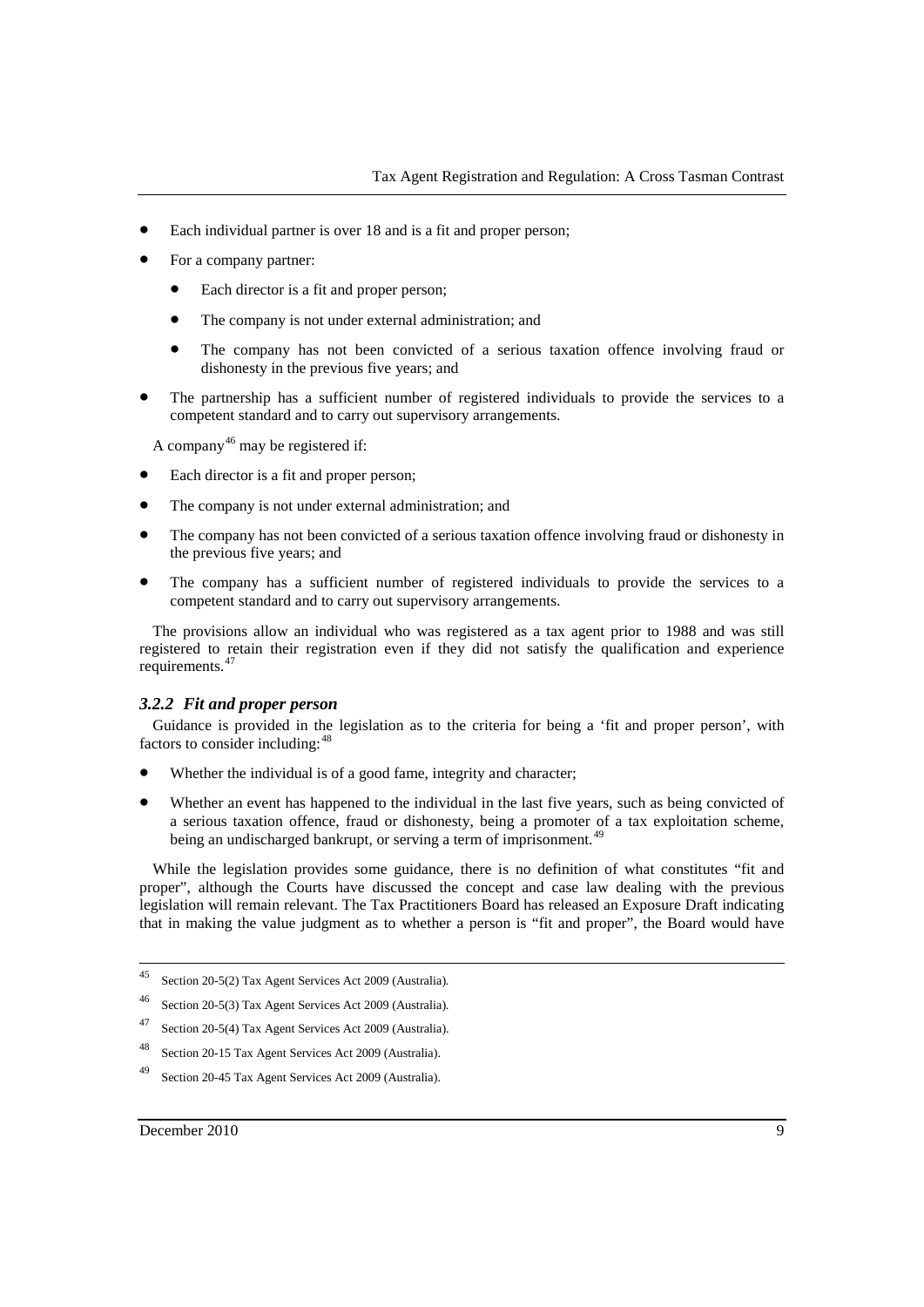regard to the fundamental concepts that have been identified in the Court cases, and also to the matters considered by the State Tax Agents' Boards in reaching such a determination.<sup>[50](#page-9-0)</sup>

In an administrative law context, the High Court of Australia considered the meaning to be attributed to 'fit and proper person' in *Australian Broadcasting Tribunal v Bond*,<sup>[51](#page-9-1)</sup> with Toohey and Gaudron JJ suggesting that the term, by itself, carried no precise meaning, and regard should be had to the context, the activities in which the person was engaged, and the ends served by those activities, as the concept of a fit and proper person could not be separated from the conduct in which the person was engaged. Their Honours noted:<sup>[52](#page-9-2)</sup>

"However, depending on the nature of the activities, the question may be whether improper conduct has occurred, whether it is likely to occur, whether it can be assumed it will not occur, or whether the general community will have confidence that it will not occur. The list is not exhaustive but it does indicate that, in certain contexts, character (because it provides an indication of likely future conduct) or reputation (because it provides an indication of public perception as to likely future conduct) may be sufficient to ground a finding that a person is not fit and proper to undertake the activities in question."

Regard was had to this decision by Senior Member Allen in the decision in *Re Shaheed and Tax Agents' Board of New South Wales*. [53](#page-9-3)

In relation to the attributes required of a tax agent to satisfy the 'fit and proper person' test, Davies J in *Re Su and Tax Agents' Board of South Australia*[54](#page-9-4) noted that:

"The function of a tax agent is to prepare and lodge income tax returns for other persons. A person is a fit and proper person to handle the affairs of a client if he is a person of good reputation, has a proper knowledge of taxation laws, is able to prepare income tax returns competently and is able to deal competently with any queries which may be raised by officers of the Taxation Department. He should be a person of such reputation and ability that officers of the Taxation Department may proceed upon the footing that the taxation returns lodged by the agent have been prepared by him honestly and competently."

His Honour noted that certain convictions (such as tax evasion) would be inconsistent with the role performed by a tax agent. Even if an agent was convicted of offences which did not relate to character, this could still demonstrate that the agent lacked integrity and competence and neither clients nor officers of the Taxation Department could rely on the returns prepared by him.

In *Stasos v Tax Agents' Board of New South Wales*, [55](#page-9-5) Hill J reviewed the previous authority on the issue of a fit and proper person, noting that the High Court of Australia had stated in *Hughes and Vale Pty Ltd v State of New South Wales (No 2)*[56](#page-9-6) that, while the inquiry as to whether someone was a fit and

<span id="page-9-0"></span><sup>50</sup> Tax Practitioners Board, *Exposure Draft: Fit and Proper Person*, (Penrith, 2010), available at: <http://www.tpb.gov.au/TPB /Board/Exposure\_drafts/TPB/TheBoard/Exposure\_drafts.aspx> (as at 1 December 2010).

<span id="page-9-1"></span><sup>51</sup> *Australian Broadcasting Tribunal v Bond* [1990] HCA 33; (1990) 170 CLR 321 (HCA).

<span id="page-9-2"></span><sup>52</sup> See n 51, p 380.

<span id="page-9-3"></span><sup>53</sup> *Re Shaheed and Tax Agents' Board of New South Wales* [2006] AATA 880; (2006) 64 ATR 1145 (AATA).

<span id="page-9-4"></span><sup>54</sup> *Re Su and Tax Agents' Board of South Australia* [1982] AATA 127; (1982) 13 ATR 192, 195 (AATA).

<span id="page-9-5"></span><sup>55</sup> *Stasos v Tax Agents' Board of New South Wales* [1990] FCA 379; (1990) 21 ATR 974 (FCA).

<span id="page-9-6"></span><sup>56</sup> *Hughes and Vale Pty Ltd v State of New South Wales (No 2)* [1955] HCA 28; (1955) 93 CLR 127, 156 (HCA).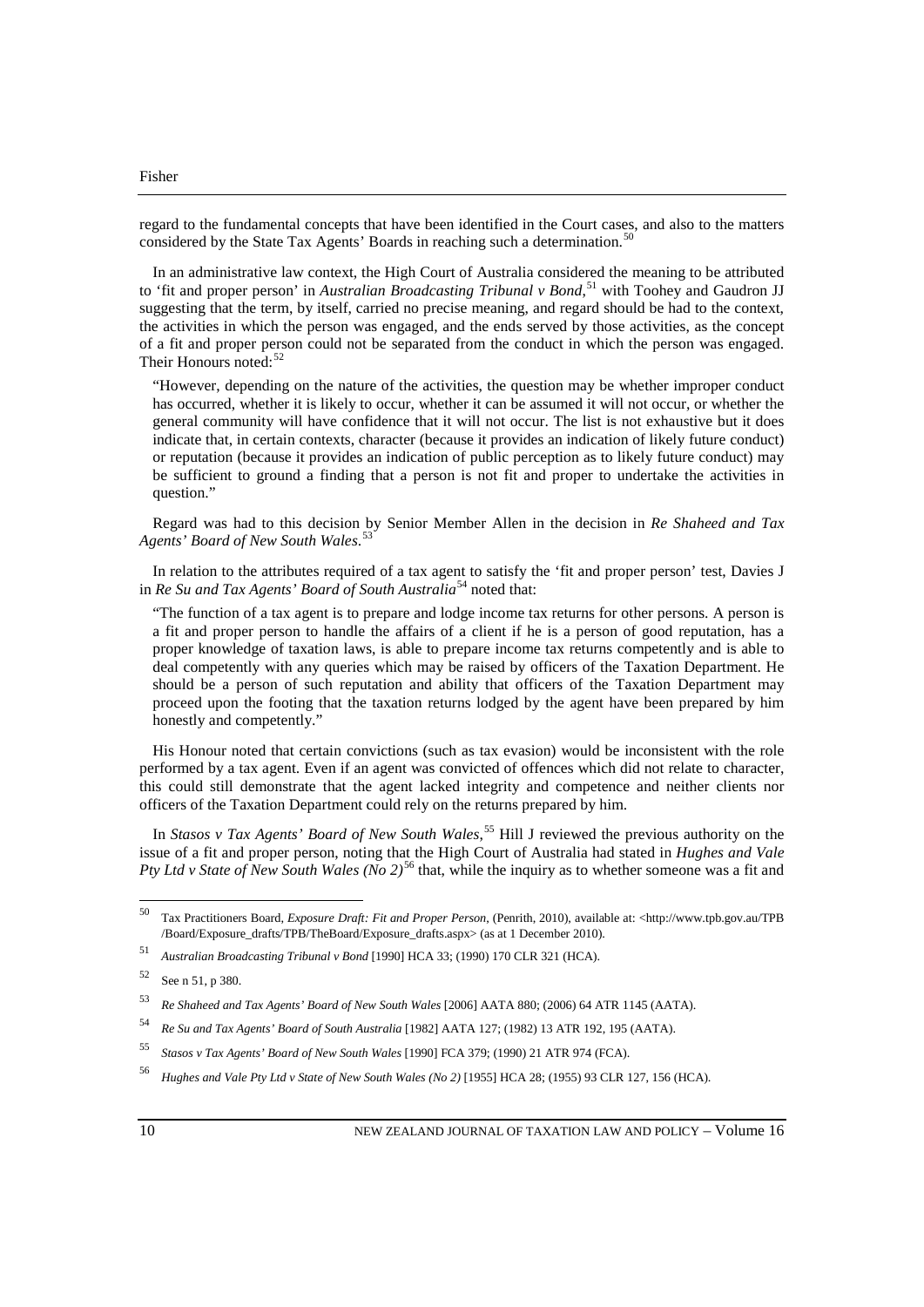proper person would not be limited to a consideration of character, it would be unwise to define the matters to consider as each case would depend on its own circumstances. The High Court of Australia did suggest that in relation to an office, being 'fit' involved three elements:

- Honesty to execute the office without malice;
- Knowledge to know what to do; and
- Ability to both intend and execute the office diligently.

Hill J was prepared to extend the elements required, suggesting:  $57$ 

"To this catalogue of what must be described as basic attributes I would, with respect add "diligence" and in a case such as the present, "professionalism", by which I intend to include the putting of the interests of one's client before one's own self interest."

His Honour also had regard to the comments of Davies J in *Re Su and Tax Agents' Board of South Australia*, and while agreeing with the comments of Davies J, Hill J went further, suggesting that Davies J omitted to discuss the fact that where a person has demonstrated that he was not a fit and proper person, he must satisfy the Tribunal that he appreciated the significance of his wrongdoing, that he regretted it, and that he has rehabilitated himself so it was truly unlikely that there would be any future lapses. His Honour explained that it was not sufficient for the person merely to express contrition; the Tribunal must be satisfied on the balance of probabilities that the person was contrite and would not deviate from the required high standards in the future.

## *3.2.3 Qualifications and experience*

Individuals seeking registration are required to satisfy the prescribed minimum educational requirements and relevant experience.<sup>[58](#page-10-1)</sup> These requirements are detailed in the Tax Agent Services Regulations 2009 (Australia), with the available paths to registration broadly including:

- Tertiary qualifications from an Australian tertiary institution or equivalent approved by the Tax Practitioners Board, with a course in each of Australian taxation law and commercial law, and 12 months full-time experience in the last five years;
- A diploma from a registered training institution, with a course in each of Australian taxation law and commercial law, and two years full-time experience in the last five years;
- If without formal qualifications, eight years full-time relevant experience in the last ten years; or
- Membership of a professional association.

The Board has the power to accredit professional associations so as to recognise professional qualifications and experience.<sup>[60](#page-10-3)</sup> In broad terms, to qualify as a recognised professional association (RPA), a professional association must: [61](#page-10-4)

<span id="page-10-4"></span><sup>61</sup> See Schedule 1 to the Tax Agent Services Regulations 2009 (Australia).

<span id="page-10-0"></span><sup>57</sup> See n 55, p 984.

<span id="page-10-1"></span><sup>58</sup> Section 20-5(1) Tax Agent Services Act 2009 (Australia).

<span id="page-10-2"></span><sup>59</sup> See Schedule 2 to the Tax Agent Services Regulations 2009 (Australia).

<span id="page-10-3"></span><sup>60</sup> Section 20-10 Tax Agent Services Act 2009 (Australia).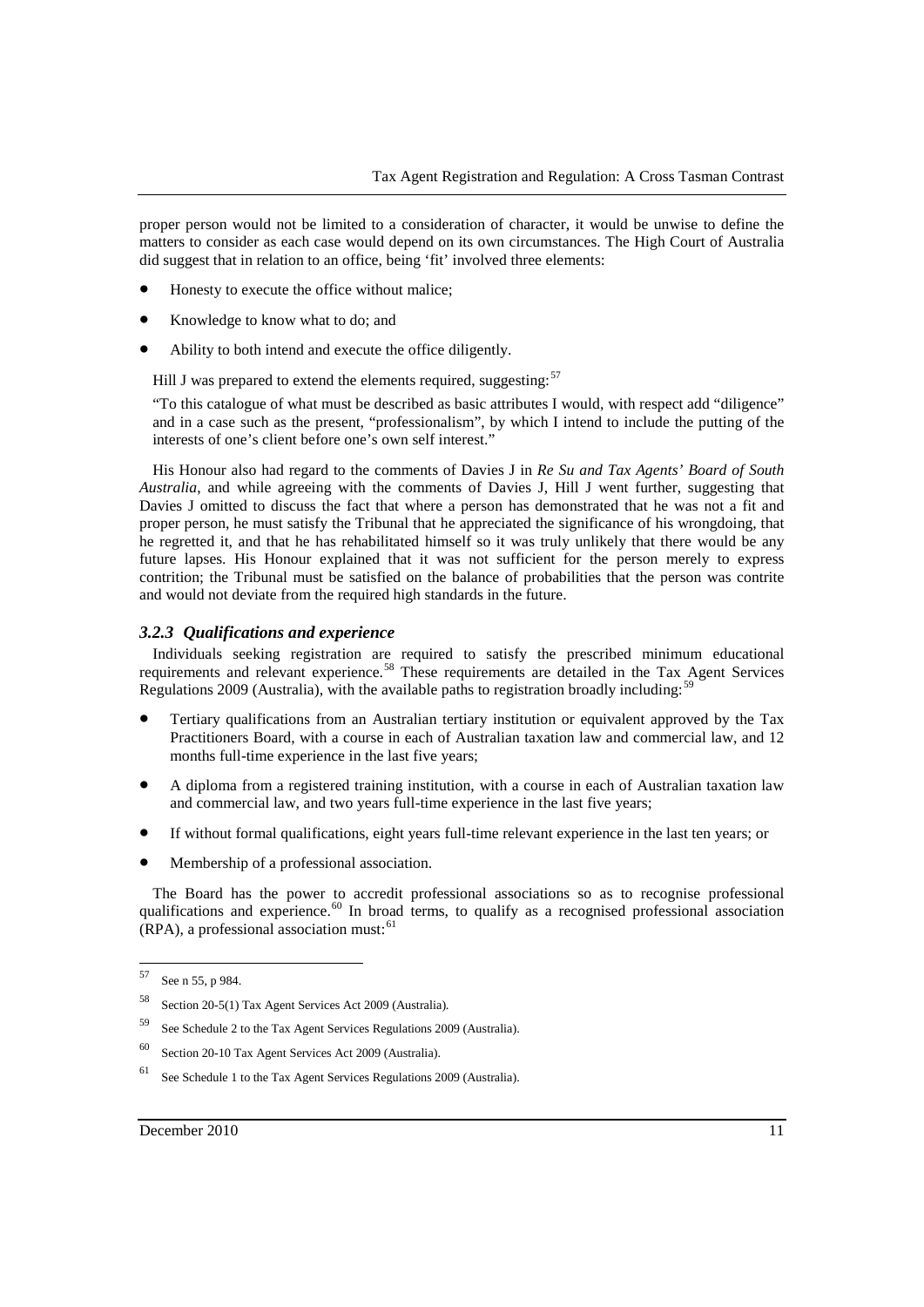- Be a non-profit association;
- Have at least 1,000 voting members;
- Have adequate corporate governance and operational procedures;
- Have procedures for proper management and internal rules enforced;
- Have professional and ethical standards;
- Have arrangements for hearing complaints against members;
- Have management that is accountable to members; and
- Have minimum educational requirements in accountancy from an Australian tertiary institution or equivalent.

During the consultation phase, there had been some concern among professional associations as to the prescriptive nature of the educational requirements, given the range of backgrounds of some members. This was particularly the case with members of long-standing and experience who may not satisfy the tertiary qualifications requirement, given changing membership entry requirements over a period of years. It would appear that there has been an attempt to address these concerns, with some flexibility as to the criteria for registration, with recognition of experience and professional membership as an alternative to educational qualifications.

## *3.2.4 Sufficient number of registered individuals*

For applicants other than individuals, there is the added requirement that there be sufficient resources to provide service to a competent standard and to provide the necessary supervision. The Explanatory Memorandum suggests that there is no set formula for determining the number of individuals to satisfy the requirement, with relevant factors being the size of the business and services offered, and any quality practices in place. $62$ 

This may appear to create an additional layer of complexity in determining whether to grant registration, with practical difficulties in determining just what may constitute an appropriate level of resources in any particular case. This may also create a burden for firms having difficulty recruiting staff in times of skills shortages, especially in regional or less populated areas.

## **3.3 Code of Professional Conduct**

The State Tax Agents' Boards had been limited in the sanctions that they could apply. They could only suspend or cancel a tax agent's registration. Oversight of professional and ethical standards had largely been left as a matter for professional bodies. By contrast, the Tax Agent Services Act 2009 (Australia) incorporates a statutory Code of Professional Conduct, with failure to comply attracting sanctions. While the rationale underlying the statutory Code is to provide taxpayers with greater confidence that practitioners maintain appropriate ethical and professional standards, there had been some concern expressed during consultation that the Code should not adopt a legislative form. However, the Code has been enshrined as part of the Act.

<span id="page-11-0"></span><sup>62</sup> Parliament of the Commonwealth of Australia, *Tax Agent Services Bill 2008: Explanatory Memorandum*, (Canberra, 2008), Ch 2: Registration of Tax Agents and BAS Agents, para 2.57, p 38.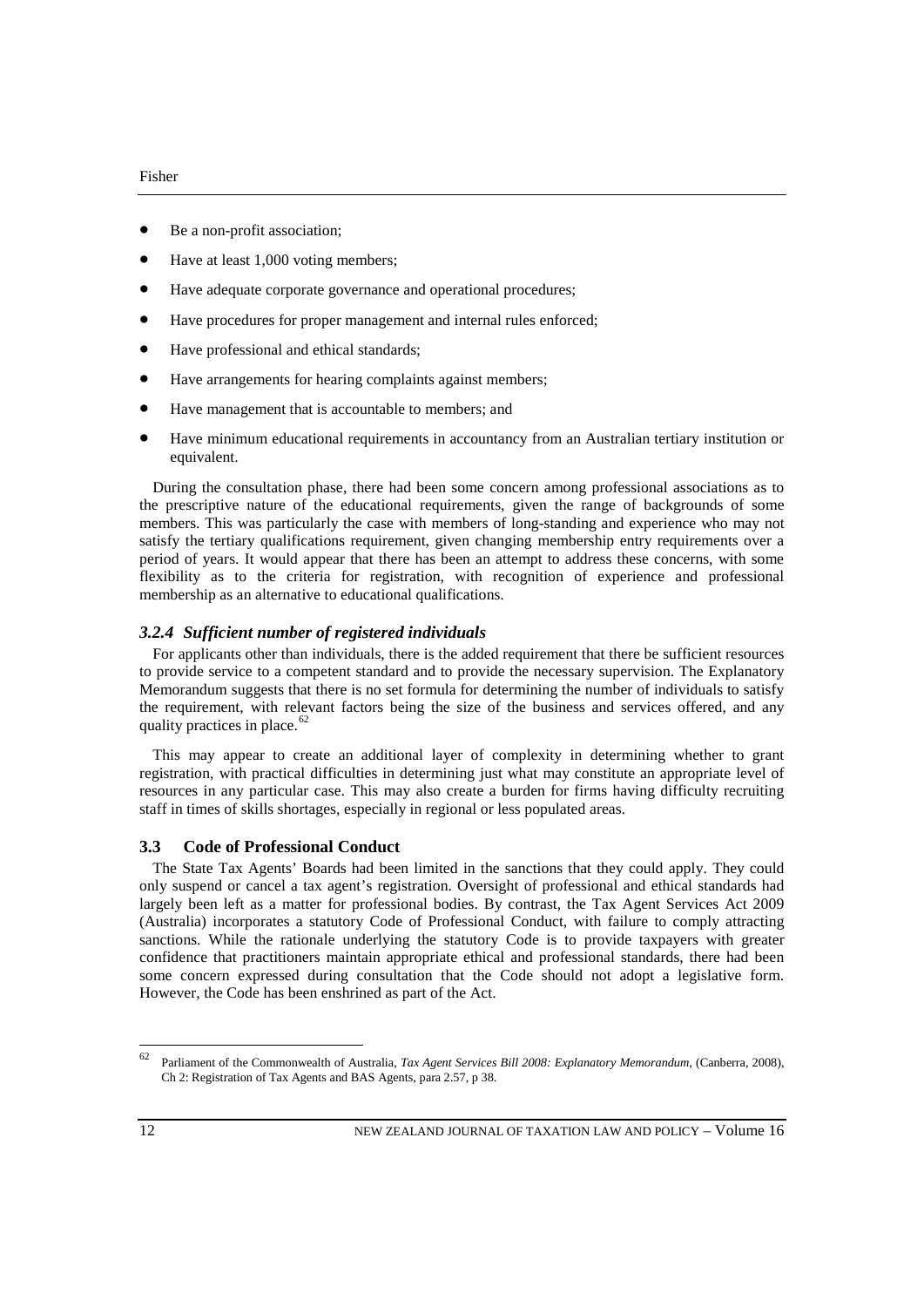The Code as enacted<sup>[63](#page-12-0)</sup> contains fourteen elements grouped into five categories, comprising:

- Honesty and integrity;
- Independence;
- Confidentiality:
- Competence; and
- Other responsibilities.

Key aspects of these categories are outlined below, along with some of the concerns raised in the consultation in relation to the Code.

#### *3.3.1 Honesty and integrity*

The Code requires that tax practitioners act honestly and with integrity and comply with taxation laws in their personal affairs. Additionally, any money or property held on trust from, or on behalf of, a client must be accounted for to the client and should be held in a trust account.<sup>[64](#page-12-1)</sup>

Some concern had been raised in the consultation as to how strictly this provision would be applied in the case of minor breaches. As an example, a tax practitioner who paid their personal tax liability late would have breached the Code by failing to comply with the taxation laws in their own affairs, although such a breach would be seen as minor. The Tax Agent Services Act 2009 (Australia) retains this requirement in the Code, with the Explanatory Memorandum suggesting by way of an example that a late lodgment of a tax return by a tax practitioner would constitute a breach of the Code.<sup>6</sup>

## *3.3.2 Independence*

The independence requirements relate to practitioners acting lawfully in the best interests of their clients, and having adequate arrangements in place to manage any conflict of interest which may arise in relation to tax practitioner activities.<sup>[66](#page-12-3)</sup>

The requirement in the Tax Agent Services Act 2009 (Australia) for adequate arrangements to manage conflicts of interest represents a change in approach from earlier Exposure Drafts, which had required that conflicts of interest between clients, or between the practitioner and clients, should not be allowed. The Explanatory Memorandum suggests that conflicts of interest should still be avoided unless there is evidence of an informed consent of the parties, with a client waiver being sufficient to demonstrate compliance with the requirements of the Code.<sup>[67](#page-12-4)</sup> However, the Explanatory Memorandum does note that, regardless of the arrangements in place, there may be circumstances in which the agent cannot remain objective, in which case the agent should not perform services for the client.<sup>[68](#page-12-5)</sup>

<span id="page-12-0"></span><sup>63</sup> Part 3, Division 30 of the Tax Agent Services Act 2009 (Australia).

<span id="page-12-1"></span><sup>64</sup> Section 30-10(1), (2) and (3) Tax Agent Services Act 2009 (Australia).

<span id="page-12-2"></span><sup>65</sup> See n 62, Ch 3: The Code of Professional Conduct, para 3.28, Example 3.2, p 47.

<span id="page-12-3"></span><sup>66</sup> Section 30-10(4) and (5) Tax Agent Services Act 2009 (Australia).

<span id="page-12-4"></span> $67$  See n 62, Ch 3: The Code of Professional Conduct, paras 3.34-3.36, pp 54-55.

<span id="page-12-5"></span><sup>68</sup> See n 62, Ch 3: The Code of Professional Conduct, para 3.35, pp 54-55.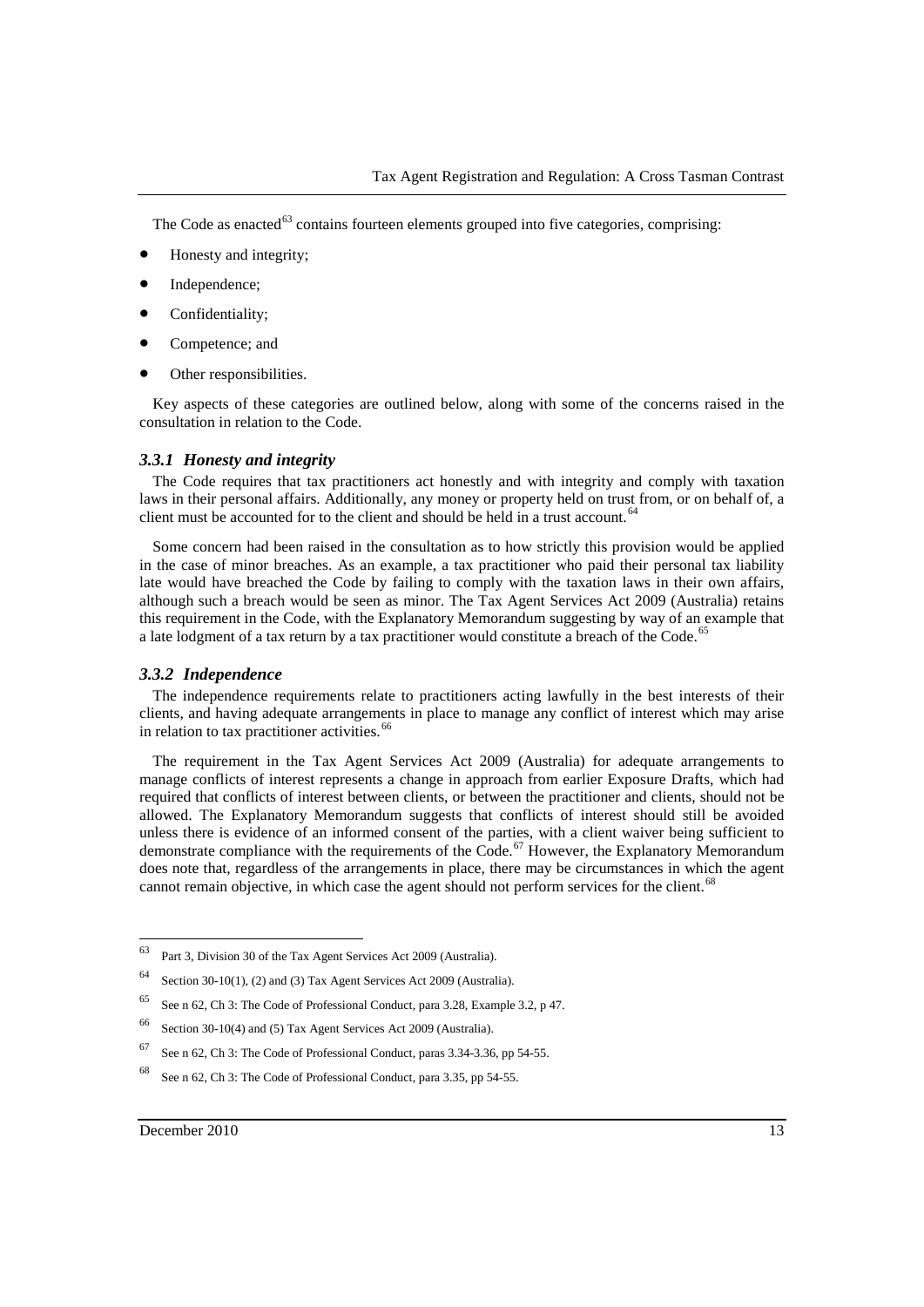## *3.3.3 Confidentiality*

The confidentiality requirement suggests that practitioners should only disclose confidential information of a client in circumstances in which there is a legal duty to do so, or the client has granted specific authority.<sup>[69](#page-13-0)</sup>

## *3.3.4 Competence*

It is the elements of the Code relating to competence which had generated significant concern in consultations on both the 2007 Exposure Draft and the revised 2008 Exposure Draft. The Code requires that tax agent services provided by the practitioner, or on their behalf, be provided competently.<sup>[70](#page-13-1)</sup> In relation to this aspect, a concern has been the level of supervision or control that would be necessary to satisfy the Code when tax agent services are outsourced to a third party.

An additional concern in this area related to specialist advisers, and whether an adviser who is a specialist in a particular area would, as suggested by the Explanatory Memorandum, breach the Code by providing tax advice on a related area.<sup>[71](#page-13-2)</sup> The competency requirement in the Code requires that tax practitioners maintain the knowledge and skills that are relevant to the tax agent services that they provide.<sup>[72](#page-13-3)</sup>

A further competency requirement is that tax practitioners "… take reasonable care in ascertaining a client's state of affairs, to the extent that ascertaining the state of those affairs is relevant to a statement you are making or a thing you are doing on behalf of a client."<sup>[73](#page-13-4)</sup> This requirement is not as allencompassing as the requirement proposed in earlier Exposure Drafts, in that this requirement qualifies the circumstances under which the state of affairs of a client needs to be ascertained, whereas the earlier Exposure Drafts had raised concerns that, at worst, the requirement may require an audit of the client's affairs.

While the new requirement is significantly modified from the earlier proposal, this element has remained arguably one of the more contentious of the Code requirements. The Explanatory Memorandum explains that the focus of the requirement is on doing what is reasonable in the circumstances, and that the requirement is subject to the agreed scope of the engagement.<sup>[74](#page-13-5)</sup> However, the Explanatory Memorandum then suggests that there may be circumstances in which it would be considered reasonable to inquire further, in which case accepting a client's statement would fail to discharge the duty of the tax practitioner.<sup>[75](#page-13-6)</sup>

The final element in the Code requirements for competence is that the tax practitioner take reasonable care to ensure that the taxation laws are applied correctly to the circumstances in relation to which advice is being provided,<sup>[76](#page-13-7)</sup> whether the circumstances be the actual circumstances of a client or

<span id="page-13-0"></span><sup>69</sup> Section 30-10(6) Tax Agent Services Act 2009 (Australia).

<span id="page-13-1"></span><sup>70</sup> Section 30-10(7) Tax Agent Services Act 2009 (Australia).

<span id="page-13-2"></span><sup>71</sup> Parliament of the Commonwealth of Australia, *Tax Agent Services Bill 2008: Explanatory Memorandum*, (Canberra, 2008), Ch 3: The Code of Professional Conduct, para 3.40, p 56.

<span id="page-13-3"></span><sup>72</sup> Section 30-10(8) Tax Agent Services Act 2009 (Australia).

<span id="page-13-4"></span><sup>73</sup> Section 30-10(9) Tax Agent Services Act 2009 (Australia).

<span id="page-13-5"></span><sup>74</sup> See n 71, Ch 3: The Code of Professional Conduct, para 3.49, p 58.

<span id="page-13-6"></span><sup>75</sup> See n 71, Ch 3: The Code of Professional Conduct, paras 3.52-3.54, pp 58-59.

<span id="page-13-7"></span><sup>76</sup> Section 30-10(10) Tax Agent Services Act 2009 (Australia).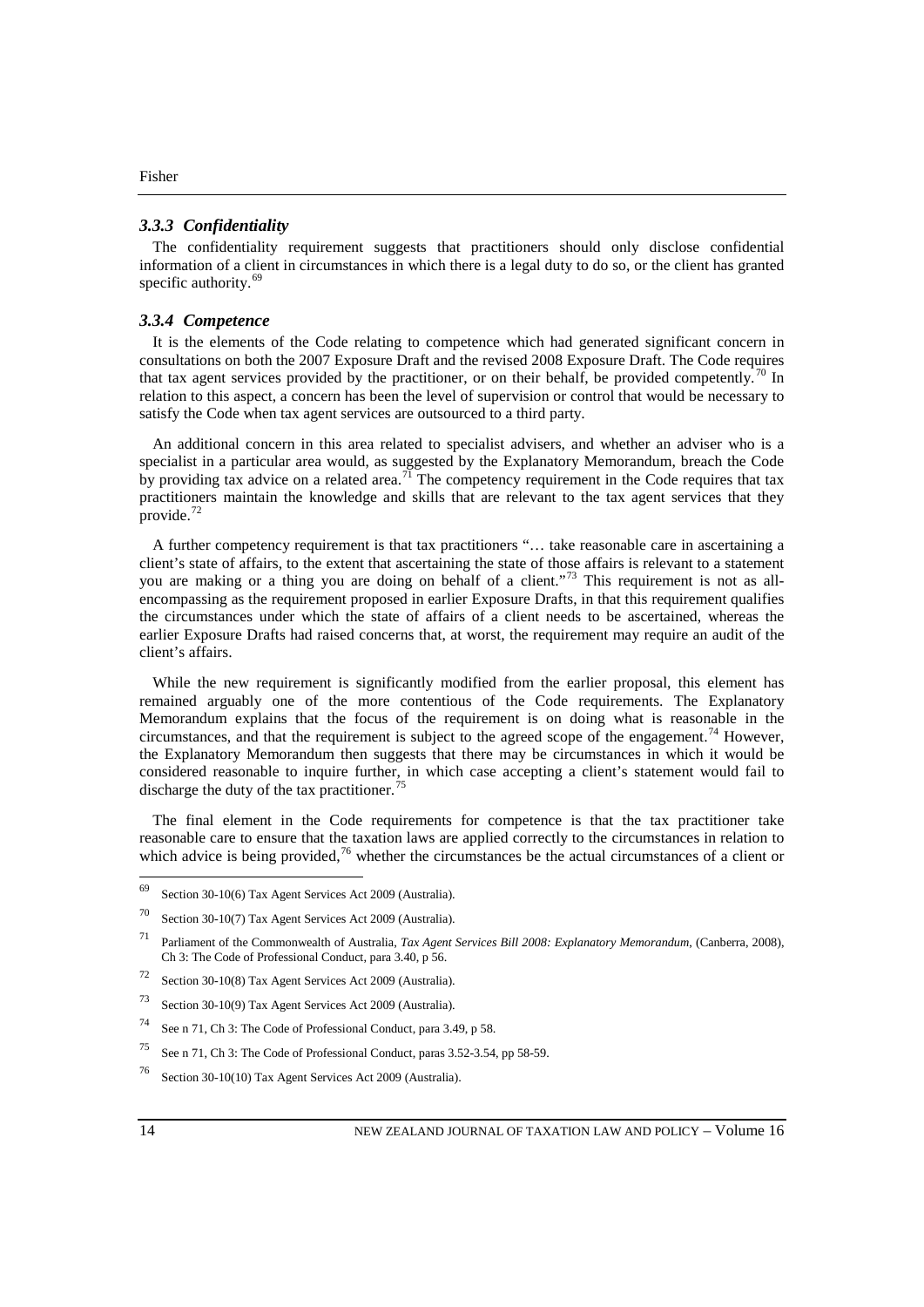hypothetical circumstances on which advice is sought.<sup>[77](#page-14-0)</sup> As explained in the Explanatory Memorandum, this element does not demand that the tax practitioner determine the correct application of the law, but rather that the tax practitioner take reasonable care to ensure a correct interpretation and application of the law.[78](#page-14-1)

This component of the Code represents a change from the earlier Exposure Drafts, which had required that a tax practitioner take all reasonable steps to ensure a correct application of the taxation law. The new requirement for 'reasonable care' may appear to be a less onerous requirement than the previous test of 'all reasonable steps', as this latter requirement would appear to be more demanding as to what is required. It may be, however, that in practice the tests would not be significantly different, as it may be that taking reasonable care would require the tax practitioner to take all reasonable steps to apply the tax law correctly.

An issue raised in consultations on the earlier Exposure Drafts was that a reasonably arguable position (RAP) was accepted in other parts of the taxation law, and that a RAP should be sufficient to satisfy this requirement for taking reasonable steps to correctly interpret and apply the law. While the Explanatory Memorandum states that, in cases of uncertainty, reasonable care may involve seeking advice from the relevant authorities or other practitioners, and suggests that clarification may be sought through a private ruling,<sup>[79](#page-14-2)</sup> there is no specific inclusion of a RAP meeting this requirement. It would be expected, however, that if a tax practitioner had taken the steps canvassed in the Explanatory Memorandum to apply the tax law correctly to the circumstances, this would be equivalent to relying on a RAP.

## *3.3.5 Other responsibilities*

The final of the categories in the statutory Code of Professional Conduct covers other responsibilities, which are seen to include: $80$ 

- Not knowingly obstructing the proper administration of the taxation laws;
- Advising clients as to their rights and obligations under taxation laws that are materially related to the tax agent services provided;
- Maintaining a professional indemnity insurance; and
- Responding to requests and directions from the Board.

# **3.4 Civil Penalties and Injunctions**

Under the provisions in Subdivision 50-A of the Tax Agent Services Act 2009 (Australia), there are civil penalties for engaging in conduct that is prohibited because of non-registration. Conduct attracting a civil penalty broadly includes:

• Providing tax agent services or BAS services if unregistered;  $81$ 

<span id="page-14-0"></span><sup>77</sup> See n 71, Ch 3: The Code of Professional Conduct, para 3.55, p 60.

<span id="page-14-1"></span><sup>78</sup> See n 71, Ch 3: The Code of Professional Conduct, para 3.56, p 60.

<span id="page-14-2"></span><sup>79</sup> See n 71, Ch 3: The Code of Professional Conduct, paras 3.57-3.59, pp 60-61.

<span id="page-14-3"></span><sup>80</sup> Section 30-10(11), (12), (13) and (14) Tax Agent Services Act 2009 (Australia).

<span id="page-14-4"></span><sup>81</sup> Subdivision 50-A, s 50-5 Tax Agent Services Act 2009 (Australia).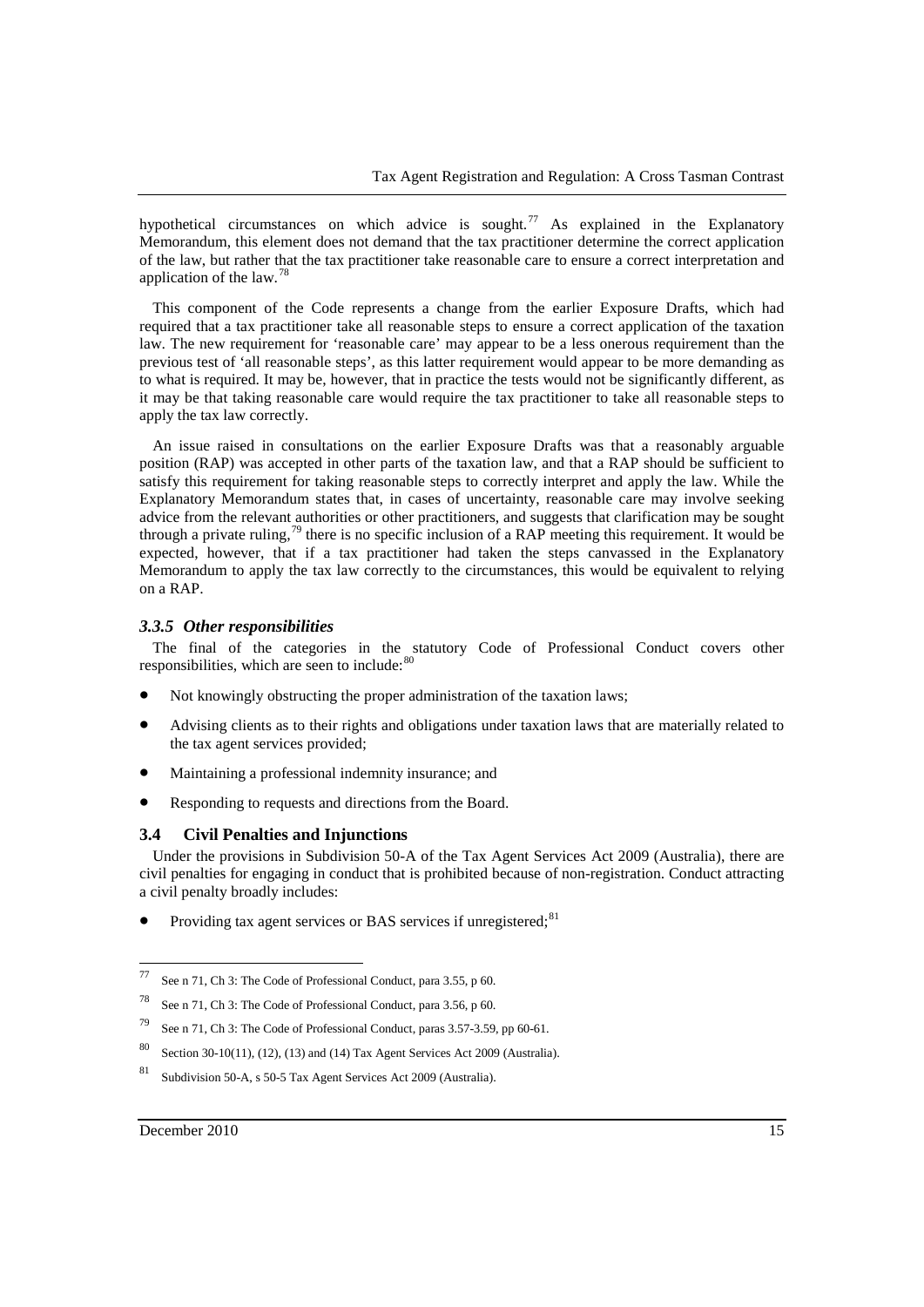- Advertising tax agent services or BAS services if unregistered:<sup>[82](#page-15-0)</sup> and
- Representing that you are a registered tax agent or BAS agent if unregistered.<sup>[83](#page-15-1)</sup>

Tax agent services and BAS services may be provided for a fee, and may be advertised, by a registered tax agent or BAS agent. Additionally, tax agent services may be provided or advertised by a legal practitioner as a legal service under a Legal Profession Act without attracting a civil penalty. A BAS service may be provided or advertised by a customs broker licensed under the Customs Act 1901 (Australia) without attracting a civil penalty.

Concern had been expressed in consultations on earlier Exposure Drafts that allowing a legal practitioner to provide advice for a fee, even if not a registered tax practitioner, while not allowing accountants to charge for advice if unregistered, reinforced the divide between the professions. This was particularly the case as admission as a legal practitioner did not require taxation studies in a law degree. While the Tax Agent Services Regulations 2009 (Australia) requires that a legal practitioner seeking registration as a tax agent has completed an approved course in Australian taxation law, <sup>[84](#page-15-2)</sup> a legal practitioner need not be registered and still could provide a tax agent service for a fee where the service is provided as a legal service.

Further civil penalties are provided under Subdivision 50B in respect of:

- Making false or misleading statements to the Commissioner;<sup>[85](#page-15-3)</sup>
- Employing or using the services of de-registered entities;  $86$  and
- Signing a declaration required under a tax law where the declaration was not prepared by a registered tax agent or an employee of a registered tax agent.<sup>8</sup>

If an entity contravenes a civil penalty provision, then the Board may apply to the Federal Court of Australia for an order for a pecuniary penalty.<sup>[88](#page-15-6)</sup> If the entity contravening the civil penalty provision is a partnership, then each partner at the time of the contravention is taken to have contravened the provision and be liable for a component part of the civil penalty. This will not apply if the partner can establish that they did not engage in the conduct nor aided or abetted the conduct, and were not knowingly concerned in, nor a party to, the contravening conduct.<sup>[89](#page-15-7)</sup>

Some concerns had been expressed in consultations on this issue that in a large partnership, actions by a partner in an unrelated area could result in a penalty for all partners. To address this concern, the provisions allow that if a partner can establish that they were not knowingly concerned in the infringing conduct, then they would escape the penalty.

<span id="page-15-6"></span><sup>88</sup> Section 50-35 Tax Agent Services Act 2009 (Australia).

<span id="page-15-0"></span><sup>82</sup> Division 50, s 50-10 Tax Agent Services Act 2009 (Australia).

<span id="page-15-1"></span><sup>83</sup> Division 50, s 50-15 Tax Agent Services Act 2009 (Australia).

<span id="page-15-2"></span><sup>84</sup> Section 204(a)(iii) Tax Agent Services Act 2009 (Australia).

<span id="page-15-3"></span><sup>85</sup> Subdivision 50B, s 50-20 Tax Agent Services Act 2009 (Australia).

<span id="page-15-4"></span><sup>86</sup> Section 50-25 Tax Agent Services Act 2009 (Australia).

<span id="page-15-5"></span><sup>87</sup> Section 50-30 Tax Agent Services Act 2009 (Australia).

<span id="page-15-7"></span><sup>89</sup> Section 50-45 Tax Agent Services Act 2009 (Australia).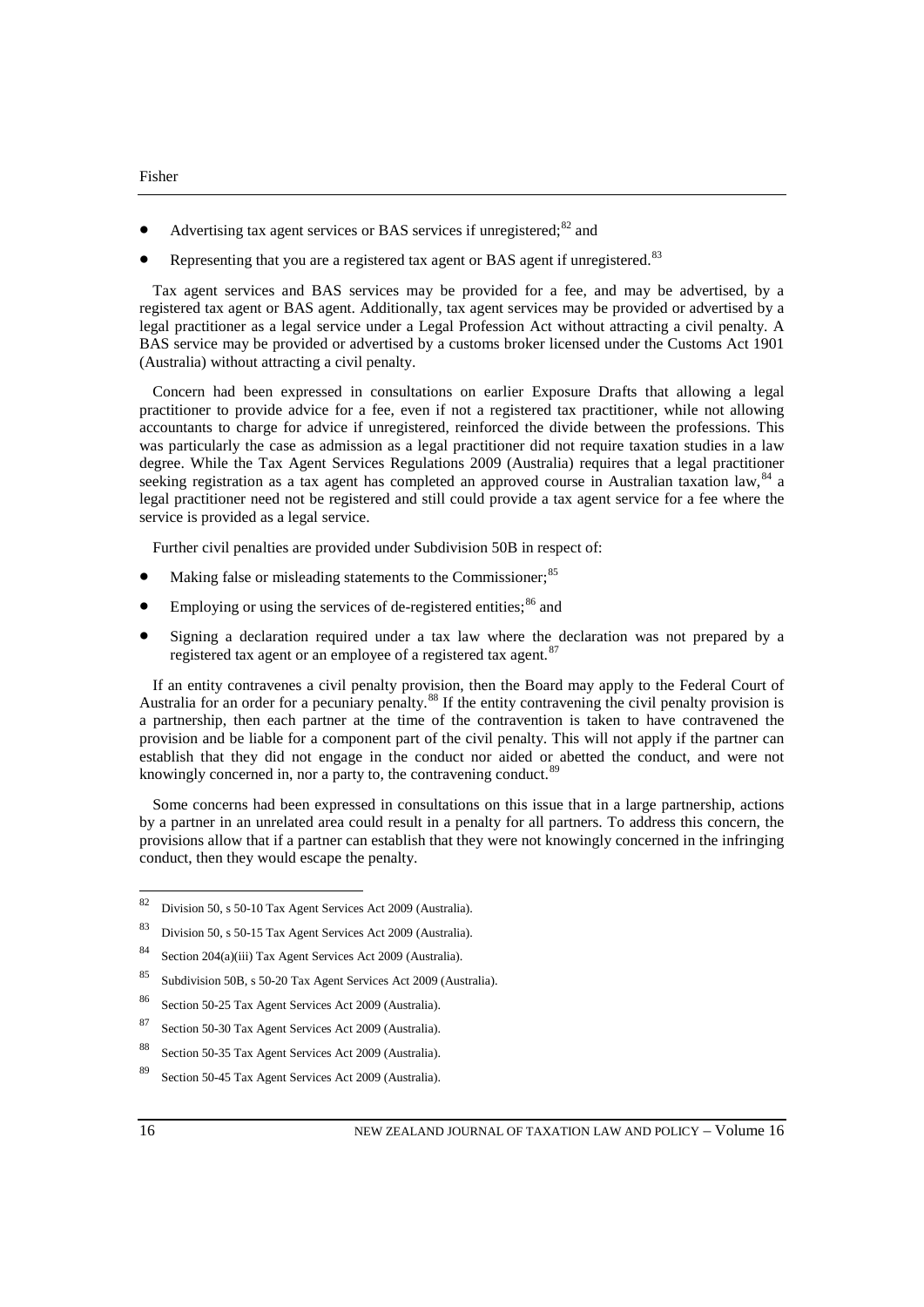## **4.0 THE NATURE OF LEGISLATION**

The detailed and prescriptive legislation in Australia has made for a strongly regulated system for the regulation of tax agents, and a system that is intended to operate at arm's length from the ATO. The legislation and regulations control the composition and powers of the Tax Practitioners Board, the requirements to obtain registration, the professional conduct expected of a registered agent, and the sanctions which may be imposed for any breach.

With the legislation having been developed over a considerable period of time, involving significant consultation with professional bodies, it can be taken that the profession was not only not opposed to, but welcomed, this high degree of regulation for the industry. As noted earlier in the discussion, such a degree of regulation ultimately benefits those taxpayers using the services of a tax agent, as those taxpayers can have a greater degree of faith in both the technical expertise of the registered agent and the professional conduct of the registered agent. Also to benefit is the taxation authority, as it can also have a greater reliance on the operation and efficacy of the registered agents. Given that currently over 70 percent of Australian individual and business taxpayers are reliant on the services of an agent, the degree of regulation and its consequent impact, this development can only be seen as beneficial in the Australian taxation environment.

# **5.0 NEW ZEALAND TAX AGENT REGISTRATION**

The New Zealand approach to the regulation of tax agents is vastly different from the approach adopted by Australia. The rules dealing with the registration of tax agents in New Zealand are contained within s 34B Tax Administration Act 1994 (TAA 1994).<sup>[90](#page-16-0)</sup> This provision places the responsibility for the operation of the system of tax agent registration with the Commissioner of Inland Revenue, making the Commissioner responsible for compiling and maintaining a list of tax agents.<sup>[91](#page-16-1)</sup> This is in direct contrast with the new Australian regime, during the development of which there was strong support for an organisation independent from the ATO to take responsibility for the registration and regulation of tax service providers, resulting in this task being vested in the Tax Practitioners Board.

As under the Australian regime, a tax agent can be an individual, partnership or company where the entity has satisfied the definition in the legislation. However, the requirements for tax agent registration in New Zealand provide a clear contrast with the Australian requirements. The New Zealand legislation provides that a person is eligible to be a tax agent if: $92$ 

- The person prepares the returns of income required to be furnished for 10 or more taxpayers, and
- The person is:
	- A practitioner carrying on a professional public practice; or
	- A person carrying on a business or occupation in which returns of income are prepared; or
	- The Maori Trustee.

<span id="page-16-0"></span><sup>90</sup> Section 34B was inserted by the Taxation (Business Taxation and Remedial Matters) Act 2007.

<span id="page-16-1"></span><sup>91</sup> Section 34B(1) TAA 1994.

<span id="page-16-2"></span><sup>92</sup> Section 34B(2) TAA 1994.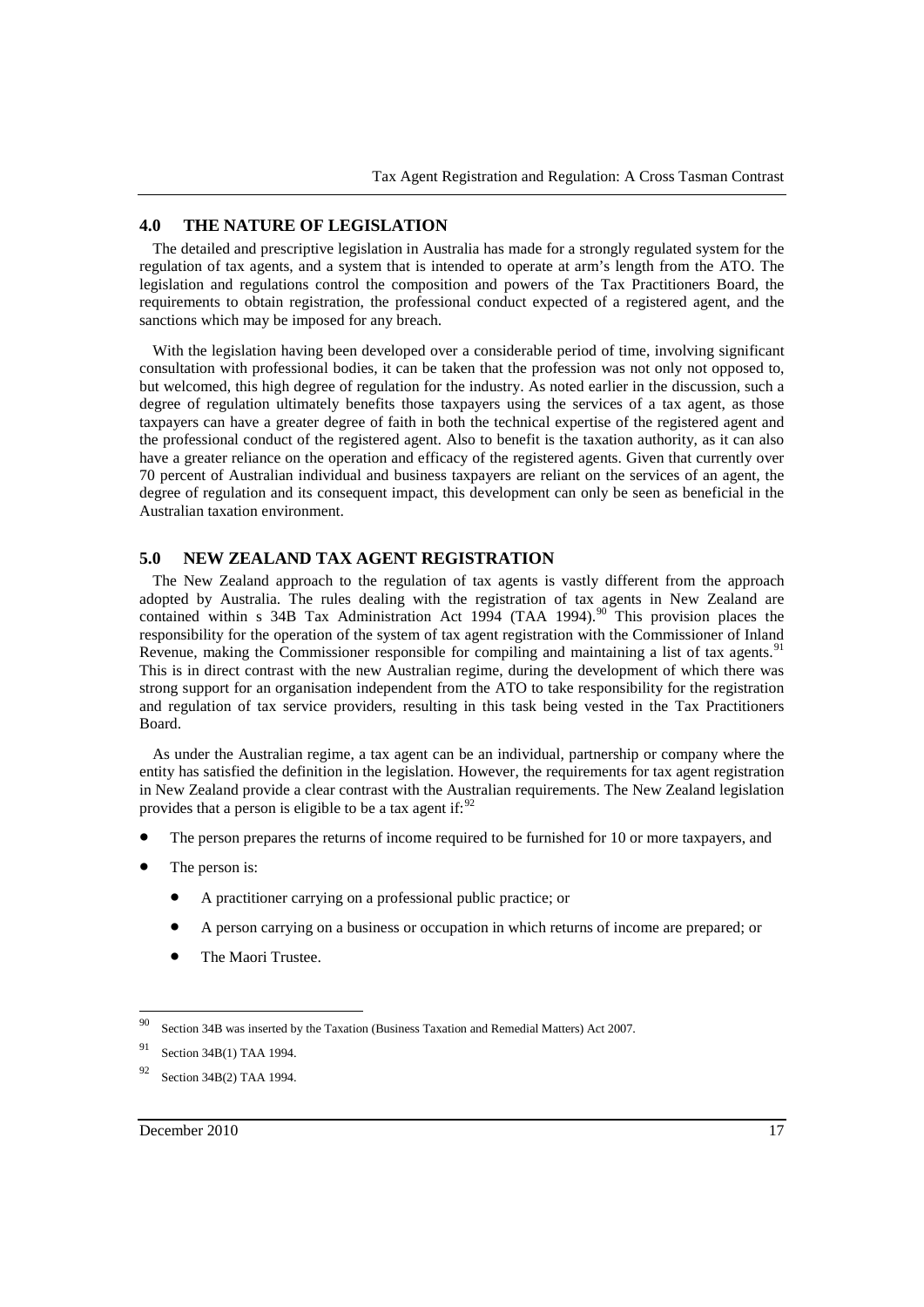On satisfying these requirements, the person becomes eligible to be a tax agent and can notify the Commissioner that they wish to be listed as a tax agent, furnishing the information required.<sup>[93](#page-17-0)</sup> Upon an application being made, the Commissioner does have a discretion as to whether to list the person as a tax agent, with the Commissioner being able to refuse to list a person as an agent  $94$  or to remove a person from the list of tax agents,[95](#page-17-2) if satisfied that listing the person as a tax agent would adversely affect the integrity of the tax system. Unlike the Australian legislation, there is no statutory specification of the matters that could lead to a refusal to list a person who is otherwise eligible, or to remove a person who had been listed as a tax agent.

It would be expected that a determining factor in deciding whether listing a person would adversely affect the integrity of the tax system would again turn on the question of whether the person satisfied the 'fit and proper person' test. In the New Zealand context, guidance is available on this matter, particularly in relation to applications for admission as a legal practitioner where there has been prior adverse conduct or a conviction. In *Re M*<sup>[96](#page-17-3)</sup>, the Full Court of the High Court<sup>[97](#page-17-4)</sup> provided guiding principles on determining whether an applicant was a fit and proper person, including:

- The focus being forward looking, with the function of the Court not being to punish past conduct;
- The onus being on the applicant to demonstrate the necessary qualities and attributes;
- Due recognition to the circumstances of youth in relation to errors of conduct; and
- Looking to the facts in the round, and not just having regard to a previous conviction.

These principles were applied in *Re Owen*,<sup>[98](#page-17-5)</sup> with the Court finding in its ultimate conclusion:<sup>[99](#page-17-6)</sup>

"But the more difficult question is whether the public generally and members of the profession would share the view that Mr. Owen is now a person of such integrity, probity and trustworthiness as to be fit to be admitted as a barrister and solicitor. Faced with the evidence of his criminal record alone the answer would undoubtedly be No. But with the benefits which we enjoy, in having before us the positive evidence of recent years and with the advantage of hearing Mr. Owen being cross-examined by experienced counsel, we are satisfied that both the public and responsible members of the profession would, if similarly placed, share our view that Mr. Owen is a suitable candidate for admission."

This approach is not dissimilar to the approach of Hill J in the Federal Court of Australia decision in *Stasos*[100](#page-17-7) discussed earlier, in which his Honour demonstrated a forward-looking focus in suggesting that the applicant in that case needed to demonstrate that he appreciated the significance of his wrongdoing, he regretted the wrongdoing, and that he had rehabilitated himself. Hill J suggested that

- <span id="page-17-2"></span><sup>95</sup> Section 34B(8) TAA 1994.
- <span id="page-17-3"></span><sup>96</sup> *Re M* [2005] 2 NZLR 546 (HC).
- <span id="page-17-4"></span><sup>97</sup> Comprising Panckhurst and Chisholm JJ.
- <span id="page-17-5"></span><sup>98</sup> *Re Owen* [2005] 2 NZLR 536 (HC).
- <span id="page-17-6"></span><sup>99</sup> See n 98, p 543, para 38 per Panckhurst and Fogarty JJ.
- <span id="page-17-7"></span><sup>100</sup> *Stasos v Tax Agents' Board of New South Wales* [1990] FCA 379; (1990) 21 ATR 974 (FCA).

<span id="page-17-0"></span><sup>93</sup> Section 34B(3) TAA 1994.

<span id="page-17-1"></span><sup>94</sup> Section 34B(4) TAA 1994.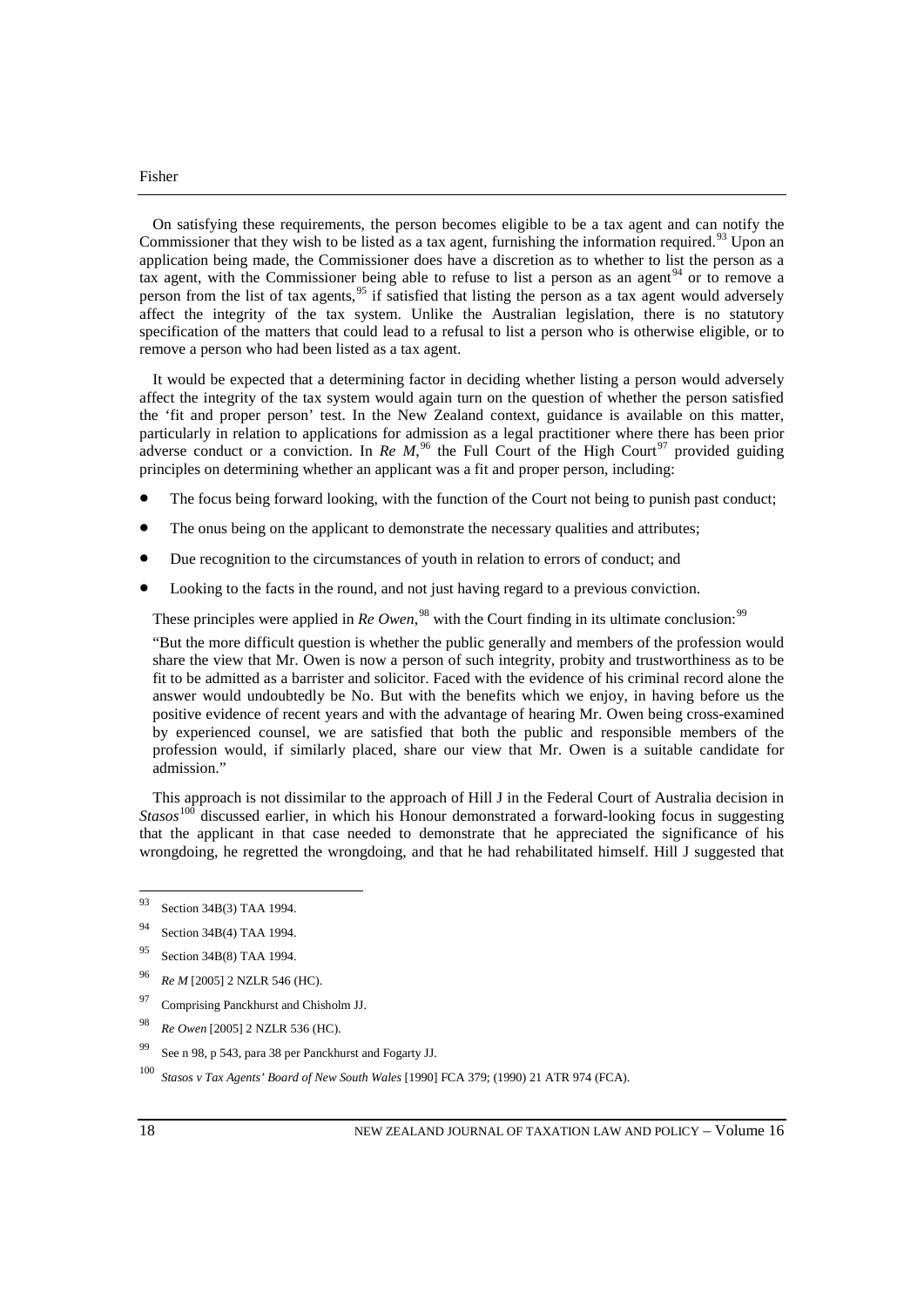the Australian Administrative Appeals Tribunal needed to be satisfied on the balance of probabilities that the applicant would not deviate from the required high standards in the future.

In addition to specifying the disqualifying factors in relation to initial registration, the Australian statutory scheme provides a Code of Professional Conduct for registered tax service providers, with the Tax Practitioners Board having the power to penalise any breach of the Code. The New Zealand scheme has only the one penalty of removal from the list of tax agents when the Commissioner is satisfied that listing the person as a tax agent would adversely affect the integrity of the tax system. Ensuring professional conduct, and disciplining breaches of professional conduct, is a task seemingly left to professional bodies.

However, given the pre-requisites for listing as a tax agent, it would appear that the power of determining who is in professional public practice in New Zealand lies with the Commissioner, with the statute not requiring membership of a professional body for listing as a tax agent. While membership of a professional body would certainly be a factor to consider in determining whether to list the person as a tax agent, it could be that a person could be a listed tax agent while not being a member of any professional body, and potentially not subject to any disciplinary action for professional misconduct.

A further difference between the Australian and New Zealand regimes lies in the consequences of being a registered/listed tax agent. Registration is required in Australia for the agent to be entitled to either advertise tax agent services, or charge for tax agent services, with penalties if these activities are undertaken without registration. By contrast, the consequence of listing by the Commissioner in New Zealand is that the agent is entitled to an automatic extension of time for filing income tax returns. If an unlisted agent provides and charges for tax agent services in New Zealand, then the only detriment the agent would appear to suffer is that there is no automatic extension of time for filing.

These foregoing factors illustrate that tax agent services in New Zealand could be provided by a person who is neither listed as a tax agent, nor a member of any professional body, highlighting the less restrictive approach to the provision of tax agent services in New Zealand when compared with that in Australia. The final part of this article proffers some suggestions as to the possible reasons for these divergent approaches to the provision of tax agent services in the two countries.

## **6.0 REASONS FOR THE DIFFERENT APPROACHES**

While the two regimes differ markedly, each seems to be accepted as appropriate and effective in its own jurisdiction. Some possible reasons for the divergent approaches are canvassed in the following discussion.

As noted at the outset of this article, a major reason for the regulation of tax agent services is to provide assurance to taxpayers seeking such services as to the competence of the tax agent. Given the requirement in Australia for all taxpayers to lodge a return<sup>[101](#page-18-0)</sup> and the resultant high level of reliance on tax agents by individuals,[102](#page-18-1) it may be that the Australian regime feels a greater need to regulate agents, so as to ensure that the large numbers of individual taxpayers using a tax agent are being protected. By contrast, the New Zealand regime does not require all individuals to file a tax return. With the combined factors of a smaller population and fewer individuals needing to file returns resulting in a

<span id="page-18-0"></span><sup>&</sup>lt;sup>101</sup> The Budget Speech 2010-11 has foreshadowed the future use of pre-filled tax returns with a standard work-related deduction.

<span id="page-18-1"></span><sup>102</sup> Over 70 percent of individuals have returns lodged by a tax agent; see n 9.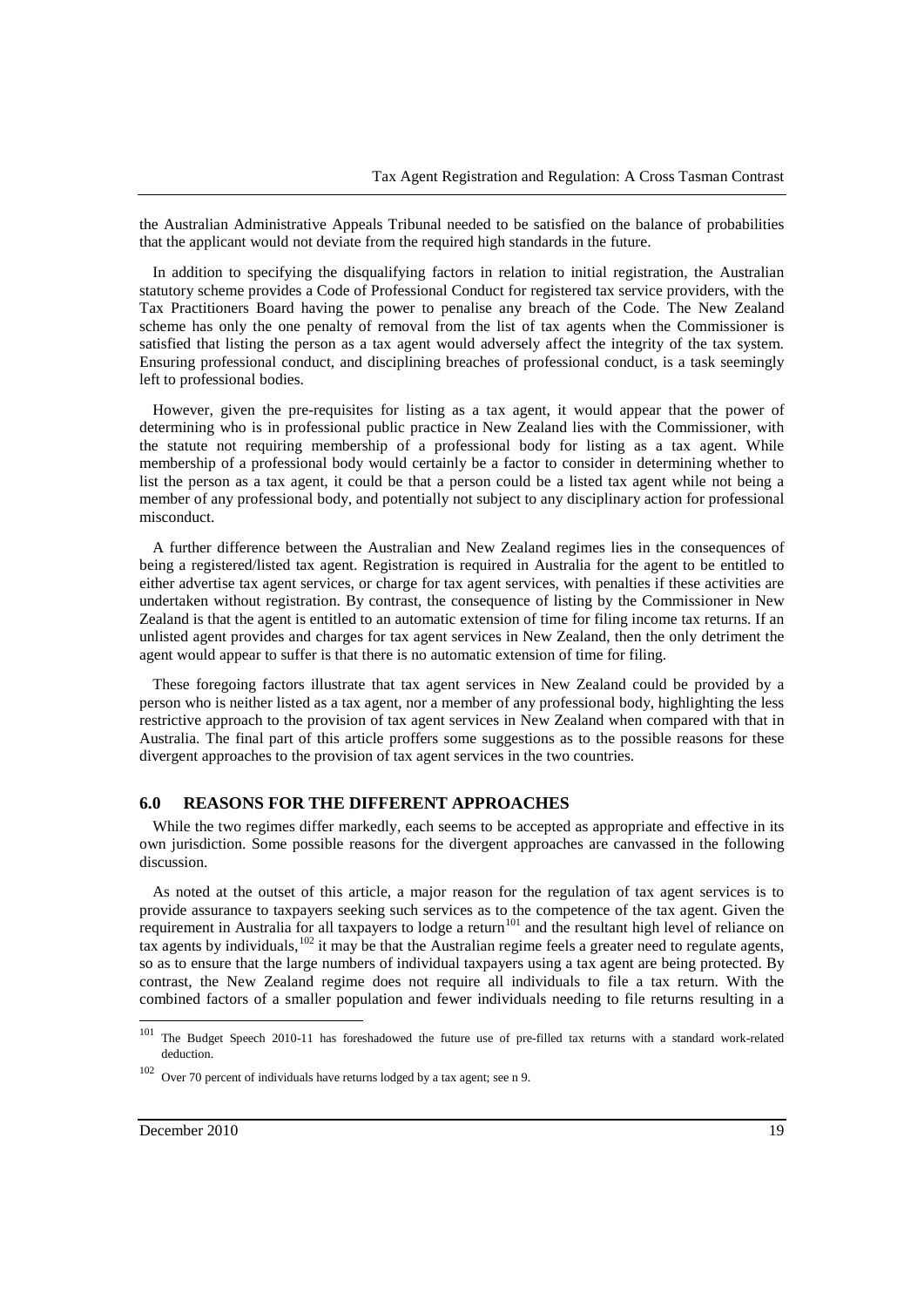smaller pool of tax agents in New Zealand, it may be that this smaller pool of agents does not require the regulation and oversight that is considered necessary for tax practitioners in Australia.

A further reason may relate to the dealings with professional organisations. Apart from law societies, the New Zealand Institute of Chartered Accountants (NZICA) is the only major professional body representing accountants, having the potential to make dealings between Inland Revenue and the professional body less complex and more informal than may be the case in Australia, where there are a number of professional bodies representing accounting and taxation professionals.<sup>[103](#page-19-0)</sup> This number and range of professional bodies in Australia would appear to underlie the decision to provide for regulations allowing the Tax Practitioners Board to approve recognised professional associations (RPAs) and recognised BAS agent associations, ensuring that these organisations meet prescribed standards.<sup>[104](#page-19-1)</sup> With a single professional body in New Zealand, the standards of the body could be more readily monitored.

A further consequence of there being a single professional body for accountants in New Zealand may be the establishment of a closer relationship between the professional body and Inland Revenue, whereby issues may be dealt with on a more informal basis without the need for legislation and regulation. However, such an informal basis of operation would lack the certainty and transparency provided by legislation. Also, as noted earlier, a person could be listed as a tax agent without being in the professional organisation, and a person can prepare and lodge tax returns for others without being a listed tax agent, the only downside for that person being that there would be no extended lodgment time.

One other factor may be related to the history and culture of the revenue organisations themselves. There may be a feeling amongst Australian tax practitioners that the ATO has historically taken a suspicious, if not aggressive, stance in relation to taxpayers, and this has engendered in the tax practitioner industry a suspicion of the ATO. This may partly explain the strong drive from the industry, during the consultation phase, for the regulation of tax agents to be outside the control of the ATO, to the extent of having separate legislation which would be outside the administrative control of the ATO. It may be that New Zealand, with a smaller population and a smaller tax industry, may be able to take a more co-operative approach in the operation of the industry, and not feel the need for regulatory control.

# **7.0 CONCLUDING REMARKS**

As noted at the outset, the regulation of tax agents is seen to be in the best interests of both the taxpayer, by ensuring competent and ethical behaviour of tax agents, and the revenue authorities, who can deal effectively with this registered group. The divergent approaches taken to the issue of registering/listing tax agents in Australia and New Zealand illustrate that there is no uniform approach by which countries may realise the goal of an effective regulatory system for tax agents.

While only in its infancy, there would appear to be a strong industry support to make the newly introduced Australian legislative regime effective in its operation, especially given the amount of consultation with and input from tax professionals over a number of years. The approach adopted is

<span id="page-19-0"></span><sup>103</sup> Including the Institute of Chartered Accountants, CPA Australia, National Institute of Accountants, Taxation Institute of Australia and various bookkeepers' associations.

<span id="page-19-1"></span><sup>104</sup> Schedule 1 to the Tax Agent Services Regulations 2009 (Australia) provides the requirements as to membership size, corporate governance, and professional and ethical standards.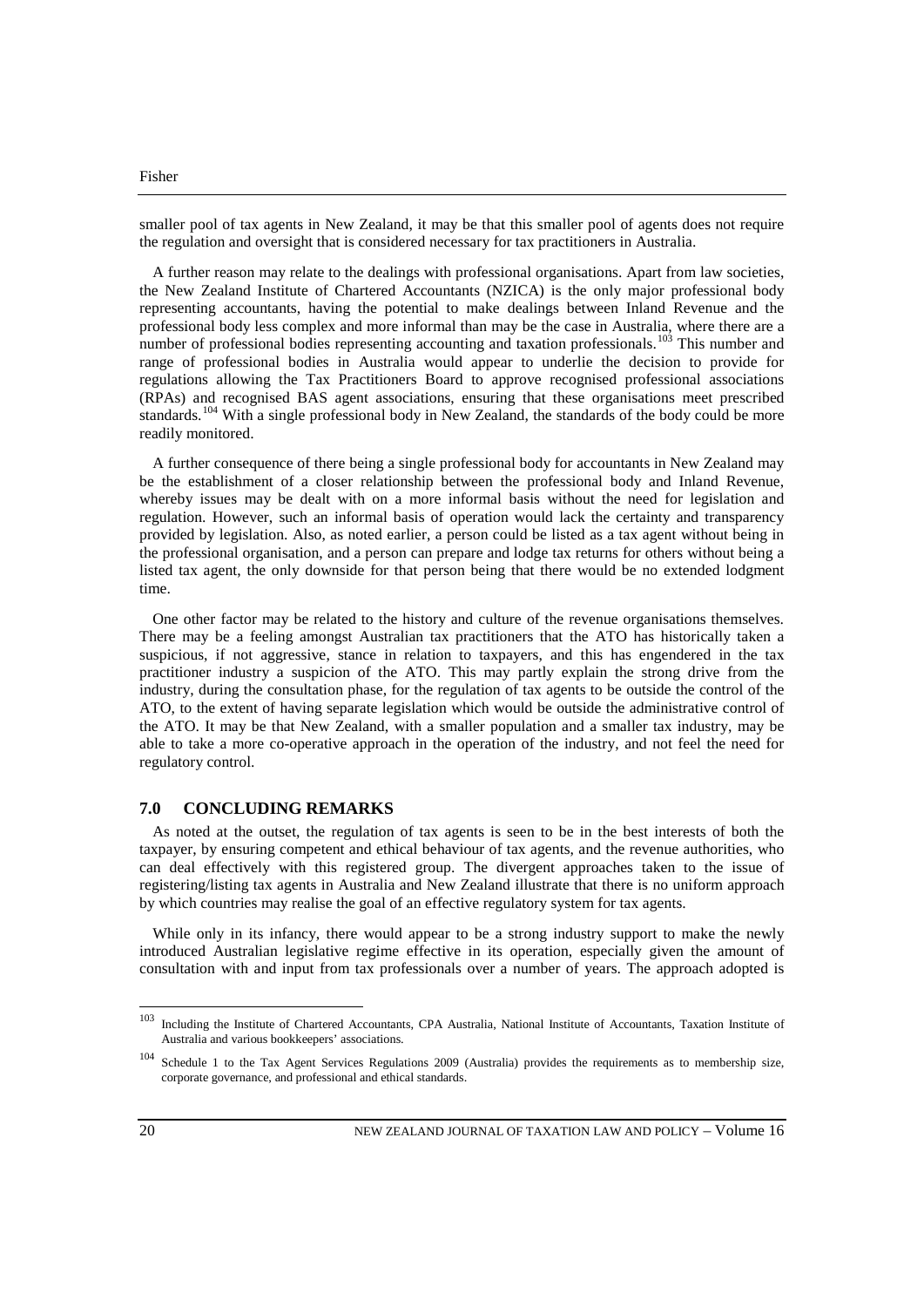prescriptive in its nature, prescribing in legislation and regulations the educational, experience, and behavioural requirements to achieve and maintain registration as a tax service provider.

The New Zealand approach, while based in legislation, provides for the management of tax agent listing within Inland Revenue, with the Commissioner having the power to include persons on the list of tax agents. Further, not being listed as a tax agent does not preclude a person from offering tax agent services, the limitation being that they do not have the availability of an extended filing time.

The vastly different approaches to tax agent regulation provide a clear illustration that there is no 'one size fits all' remedy, with countries needing to determine the approach that would be the most effective in their own jurisdictions.

*Accepted for publication on 15 July 2010*